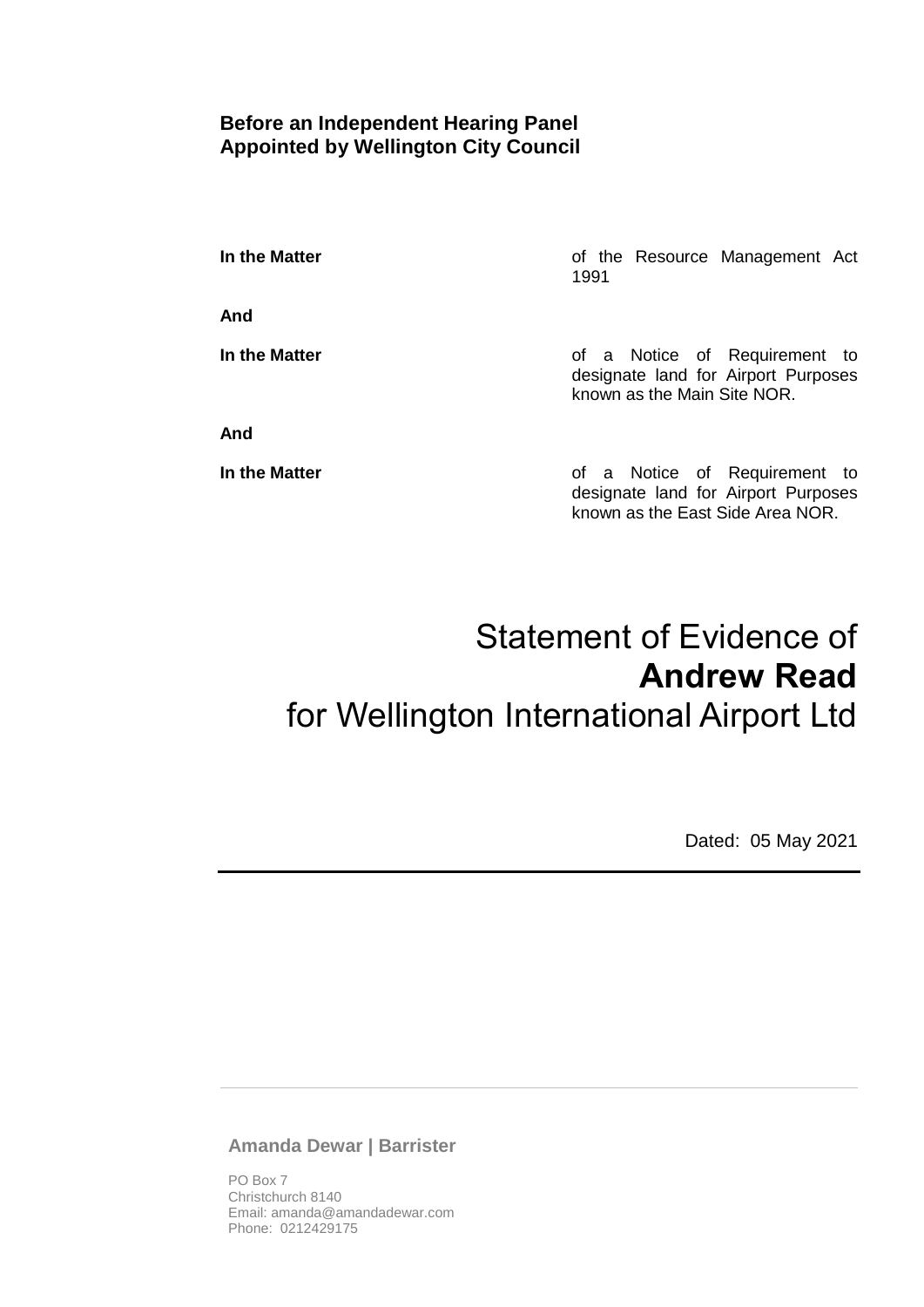# **TABLE OF CONTENTS**

|                   | MITIGATION 25 |
|-------------------|---------------|
| <b>APPENDIX A</b> |               |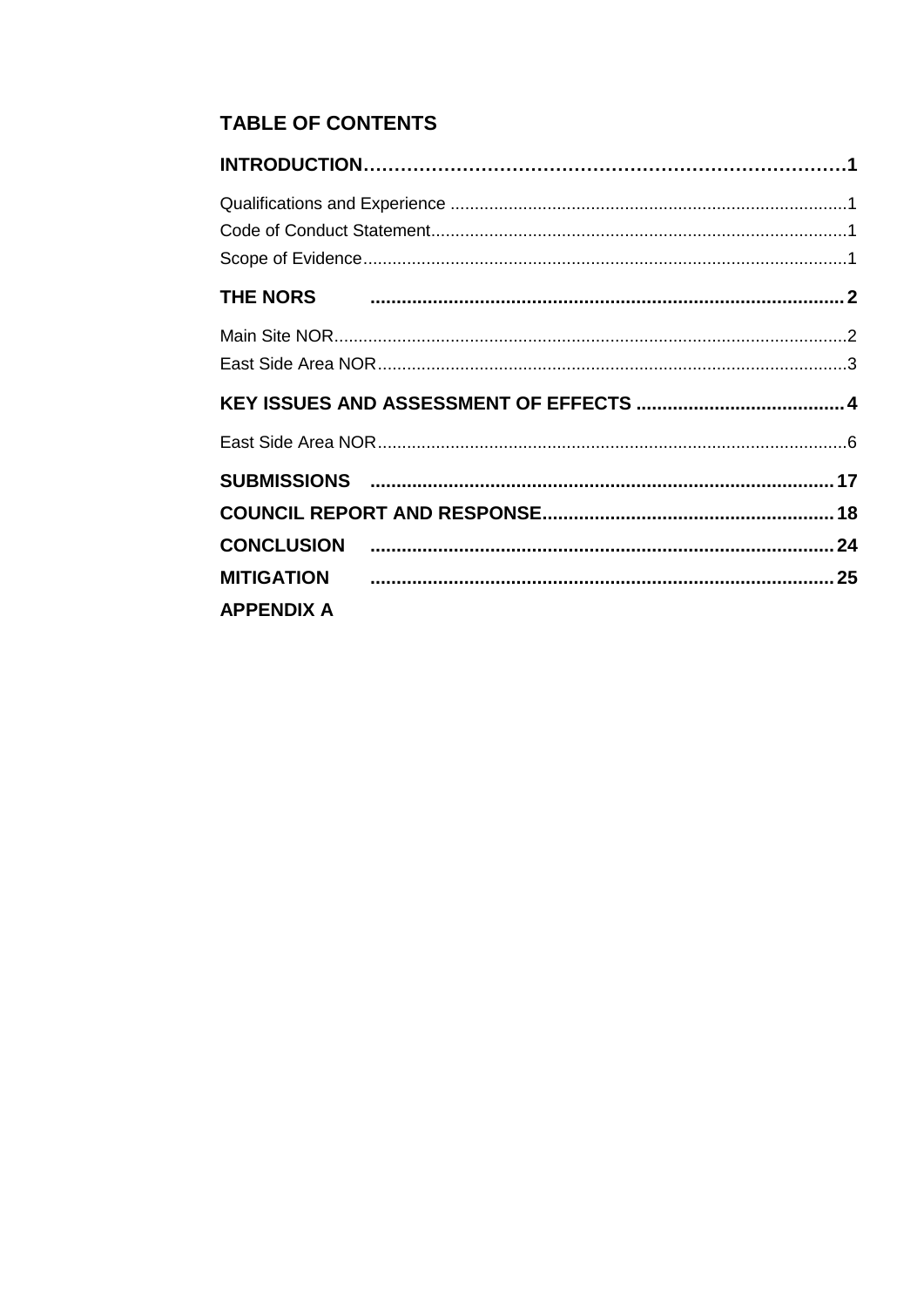# <span id="page-2-0"></span>**INTRODUCTION**

## <span id="page-2-1"></span>**Qualifications and Experience**

- 1. My name is Andrew Read. I am a Director of Pedersen Read Limited. I hold a Bachelor of Engineering (Electrical and Electronic) with Honours from the University of Canterbury. I am a Chartered Professional Engineer, Fellow and Chartered Member of Engineering New Zealand, am on the register of International Professional Engineers, and am an Associate of Illuminating Engineering Society of Australia and New Zealand.
- 2. I have been involved with lighting design and the assessment of environmental effects of lighting for over 25 years. I have been involved with submissions on the Christchurch City Plan when the Glare Rules were first introduced in the mid 1990's and have provided lighting advice for multiple outdoor sites since. I have provided advice to Christchurch International Airport for over 20 years on the effects of lighting to airport operations.

## <span id="page-2-2"></span>**Code of Conduct Statement**

3. While this is not an Environment Court hearing, I nonetheless confirm that I have read the Code of Conduct for Expert Witnesses issued as part of the Environment Court Practice Notes. I agree to comply with the Code and am satisfied that the matters which I address in my evidence are within my field of expertise. I am not aware of any material facts that I have omitted which might alter or detract from the opinions I express in my evidence. I understand that I have an overriding duty to assist the hearing in an impartial manner and that I am not an advocate for the party which has engaged me.

# <span id="page-2-3"></span>**Scope of Evidence**

- 4. I have been asked by Wellington International Airport Limited (**WIAL**) to provide evidence on the potential Lighting Effects of the Designation Outcomes associated with the Main Site Notice of Requirements (NOR) and East Side Area NOR.
- 5. In preparing this evidence, I have reviewed the following (in so far as they are relevant to my area of expertise):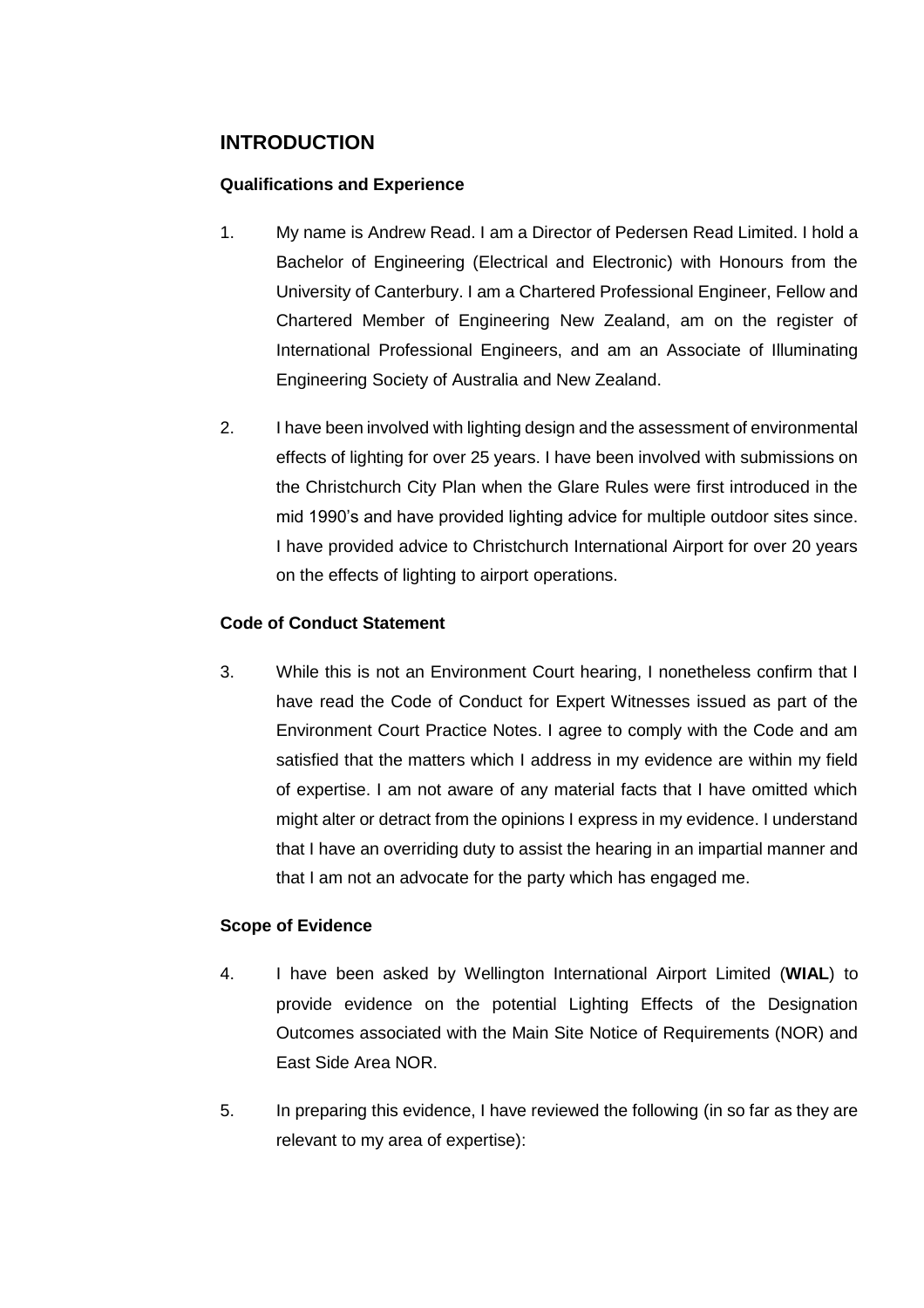- (a) The two NOR and associated Assessment of Environmental Effects (**AEE**) documents;
- (b) Further information provided by WIAL in response to requests issued by Council for each NOR;
- (c) The reports and statements of evidence of all the other witnesses giving evidence on behalf of WIAL;
- (d) The section 42A report and its relevant appendices;
- (e) Relevant public Submissions.
- 6. My evidence includes:
	- (a) A review of the existing lighting (both mobile and fixed) in the context of the NORs;
	- (b) A description of the proposed lighting and illuminated signage;
	- (c) Review and comment on submissions and section 42A Report to the NORs;
	- (d) Discussion on the potential effects from the proposed lighting, measured against the existing Wellington District Plan Rules, and AS/NZS 4282: 2019 "*Control of the obtrusive effects of outdoor lighting".*

# <span id="page-3-0"></span>**THE NORS**

#### <span id="page-3-1"></span>**Main Site NOR**

- 7. The Main Site NOR is a designation change that proposes permitted activity standards and thresholds that are generally in accordance with those currently permitted in the Wellington District Plan (WDP). As such, an assessment of environmental effects was not included in the scope of this engagement and has not been undertaken.
- 8. The types and configuration of exterior lighting permitted under the proposed designation are expected to be similar to those permitted under the current Wellington District Plan.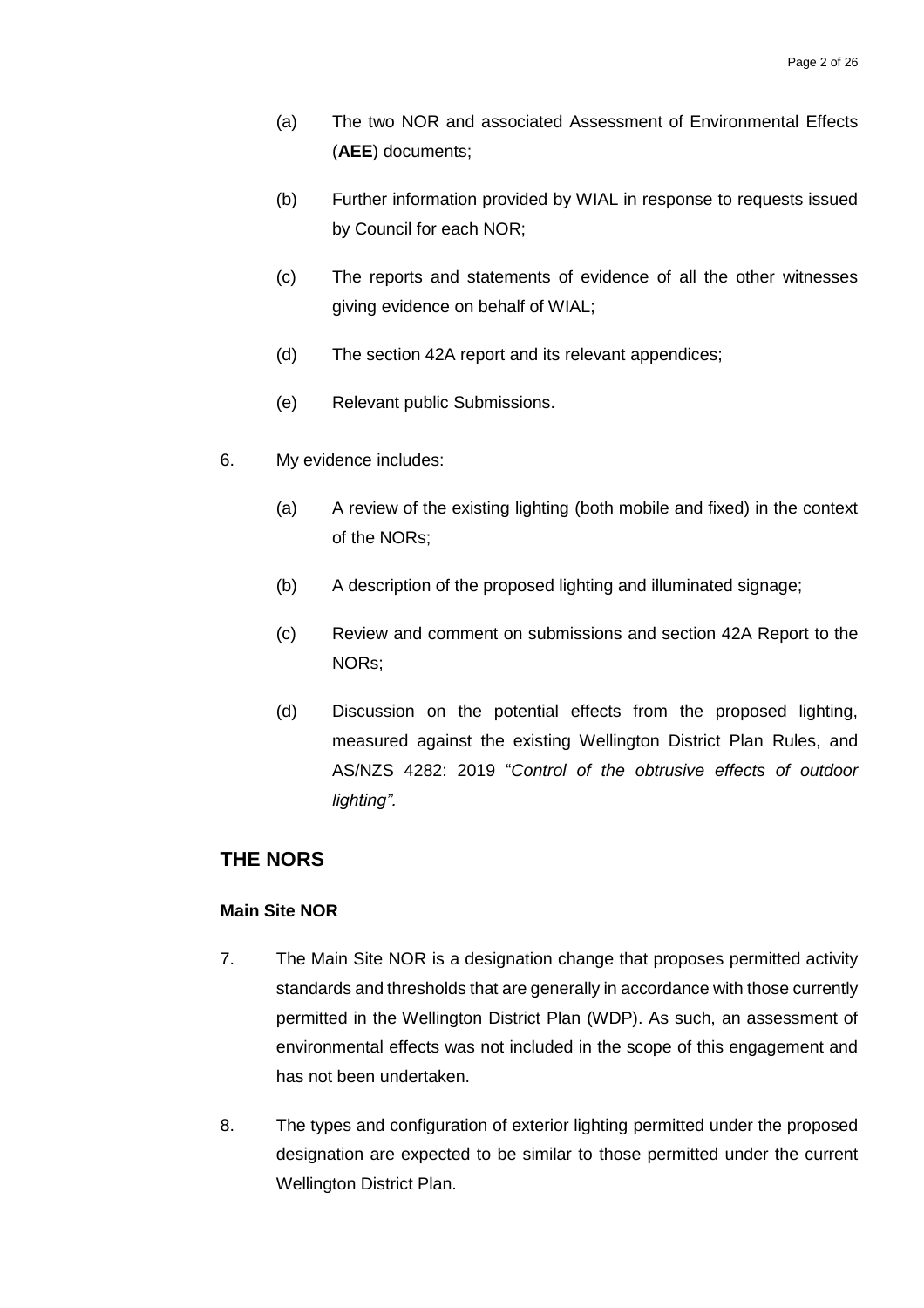- 9. Lighting associated with the Main Site NOR is not anticipated to give rise to adverse effects that are different to those that can occur under the presently permitted District Plan provisions. Given this, I do not refer to the Main Site NOR further in this evidence.
- 10. Wellington District Council are undertaking a full review of the current Wellington City District Plan. It is expected that Rules based around the principles outlined in AS/NZS 4282:2019 "*Control of the obtrusive effects of outdoor lighting*" would be considered.

#### <span id="page-4-0"></span>**East Side Area NOR**

- 11. The East Side Area NOR proposes the redevelopment of the existing carparks, car storage, cargo logistics, flight aviation support areas, and part of the golf course to the south east of the existing terminal building, into a limited range of aircraft operations and associated activities.
- 12. Lighting to the areas to the west of Stewart Duff Drive which are within the East Side Area, presently consists of a variety of luminaire and lamp types and configurations, including luminaires associated with:
	- (a) Pole mounted roadway and carpark area lighting
	- (b) Building mounted area and security lighting.
	- (c) Mobile lighting from vehicle head and tail lights
	- (d) Advertising sign lighting
- 13. Lighting on the golf course to the east of Stewart Duff Drive is almost nonexistent – the only lighting possibly being from an occasional course maintenance vehicle's head and tail lights.
- 14. Lighting expected as part of the proposed East Side Area designation would include lighting associated with aircraft operations and associated activities, and roadway lighting associated with the relocated Stewart Duff Drive. Generally, the lighting would potentially include:
	- (a) Aircraft Stand and Apron Lighting: Typically, 25 to 30 metre lighting poles with "flat-glass" luminaries mounted on top. Lighting performance parameters would be designed to meet the guidance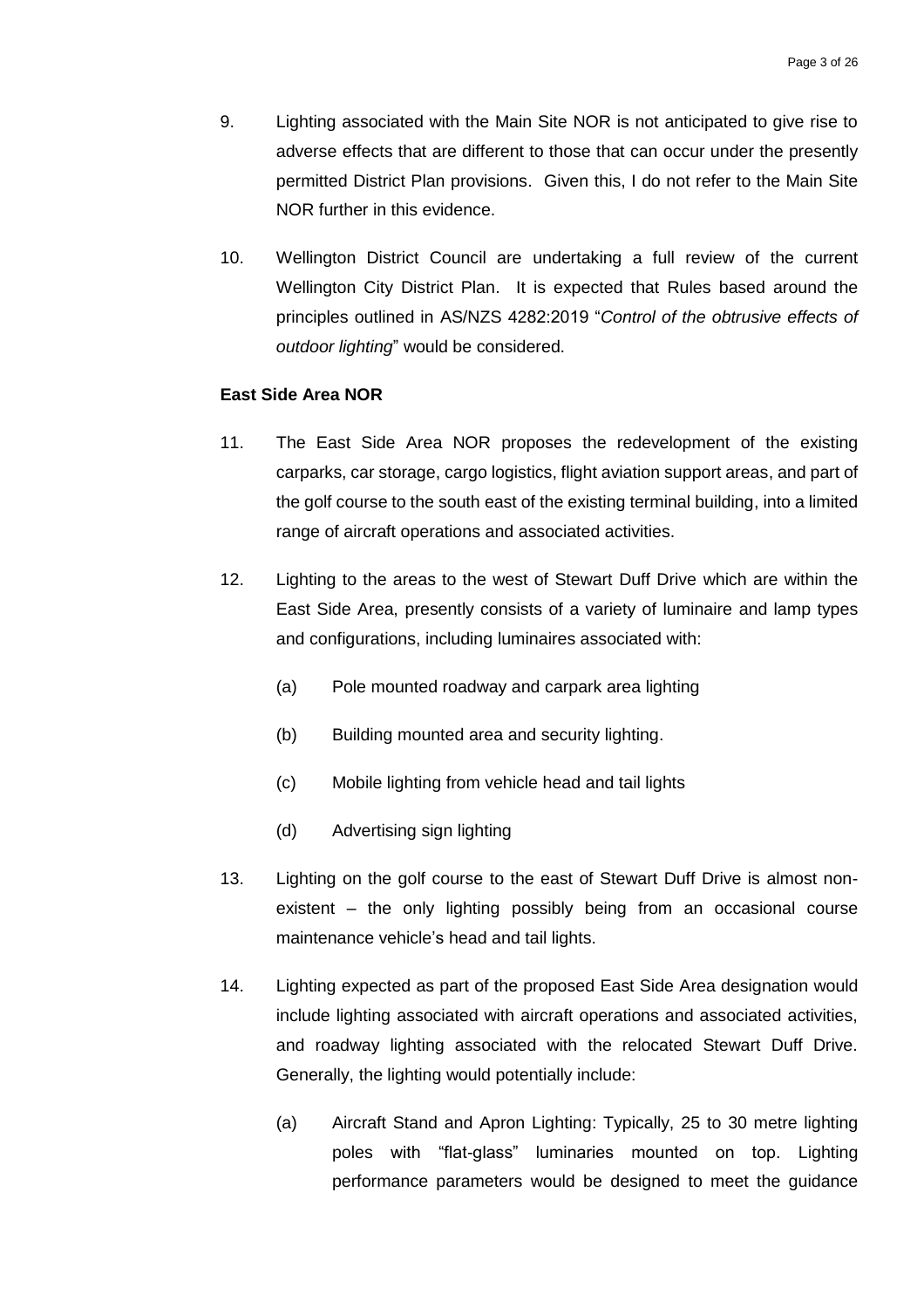provided in the applicable sections of the Civil Aviation Authority of New Zealand's (CAA NZ) Advisory Circular AC139-6.

- (b) Roadway Lighting: Typically, 8 to 12 metre street-lighting poles with "flat-glass" luminaires mounted directly on top, or on outreach arms. Lighting performance parameters would be designed to meet the requirements of applicable sections of the AS/NZS 1158 "*Lighting for roads and public spaces"* suite of standards.
- (c) Navigational Lighting: Taxiway centre line and/or edge lighting, apron guidance lighting, stand lead-in lighting, and illuminated information signs including taxiway, apron warning signs, and nose-in guidance signs.
- (d) Illuminated Signage: Internally illuminated and digital signs for operational and passenger information.
- (e) Vehicle Lighting: Head, tail, and, where required, security beacon lights.
- (f) Aircraft Lighting: Aircraft mounted taxiing and navigational lighting used when aircraft are moving to and from aircraft stands.

# <span id="page-5-0"></span>**KEY ISSUES AND ASSESSMENT OF EFFECTS**

#### **Basis for Assessment**

- 15. The Wellington District Plan addresses lighting effects in the Airport and Golf Course Recreation Precinct by Rules limiting direct or indirect illumination at the windows of nearby residential areas. Unwanted illumination, referred to as spill light, is measured in lux and reduces in proportion to the inverse square of the distance from the luminaire. As such, spill light is often only an applicable basis for assessment when the light sources are relatively close to potentially affected parties.
- 16. Australian and New Zealand Standard AS/NZS 4282: 2019, "*Control of the obtrusive effects of outdoor lighting*", is a more relevant document to assess the effects against. This document represents good practice and is an update of Australian Standard 4282: 1997. Wellington City Council specifically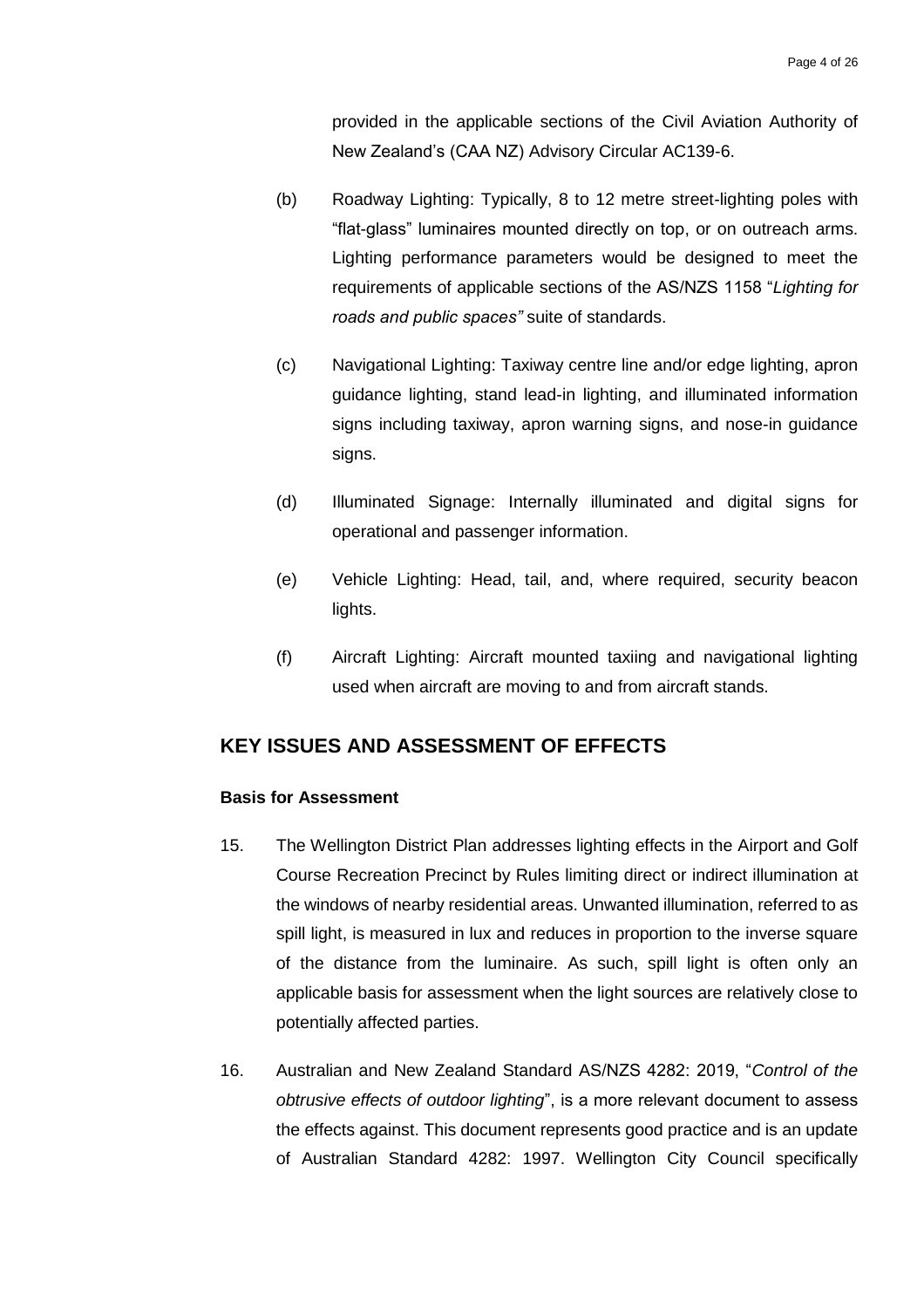requested that the proposed lighting be reviewed from the perspective of this Standard (AS/NZS 4282: 2019).

- 17. It should be noted that AS/NZS 4282:2019 only considers the effects of outdoor lighting. It does not specifically address the effects of indoor lighting on the external environment i.e. the effects from lighting within the Terminal Building and/or carpark buildings – noting that these will form a background against which the East Side Area outdoor lighting will be seen. Frank Boffa's report, Visual Effects of Designation Outcomes (paragraphs 6.3 to 6.7), refers to the appearance of the Terminal Building at night and to some of the mitigations that could be put in place to reduce effects.
- 18. It should also be noted that lighting for aviation safety does not fall with the scope of the Standard. However, the Standard is an appropriate basis for assessing lighting effects.
- 19. AS/NZS 4282: 2019 uses various Light Technical Parameters (**LTP**) to assess potential lighting effects (some of the more relevant LTPs are included in Appendix A to my evidence). Different limits for the parameters are applied based upon the ambient light conditions. These ambient conditions are set for various environmental zones. The two potentially applicable environmental zones (AS/NZS 4282: 2019 Table 3.1 "Environmental Zones") for the airport are:
	- (a) **Zone A3**: described as "Medium district brightness" with examples: "Suburban areas in towns and cities", and
	- (b) **Zone A4**: described as "High district brightness" with examples: "Town and city centres and other commercial areas. Residential areas abutting commercial areas". (Note: Recreational areas are not considered commercial)
- 20. AS/NZS 4282: 2019 introduces the concept of lighting curfew periods, during which lower light technical parameters are set. Unless otherwise specified by the controlling authority, the lighting curfew period is taken as between 11:00pm and 06:00am.
- 21. In addition to the documents above, the Civil Aviation Authority of New Zealand (**CAA NZ**) has requirements for lighting associated with airports. Elements of these requirements assist with the management of lighting effects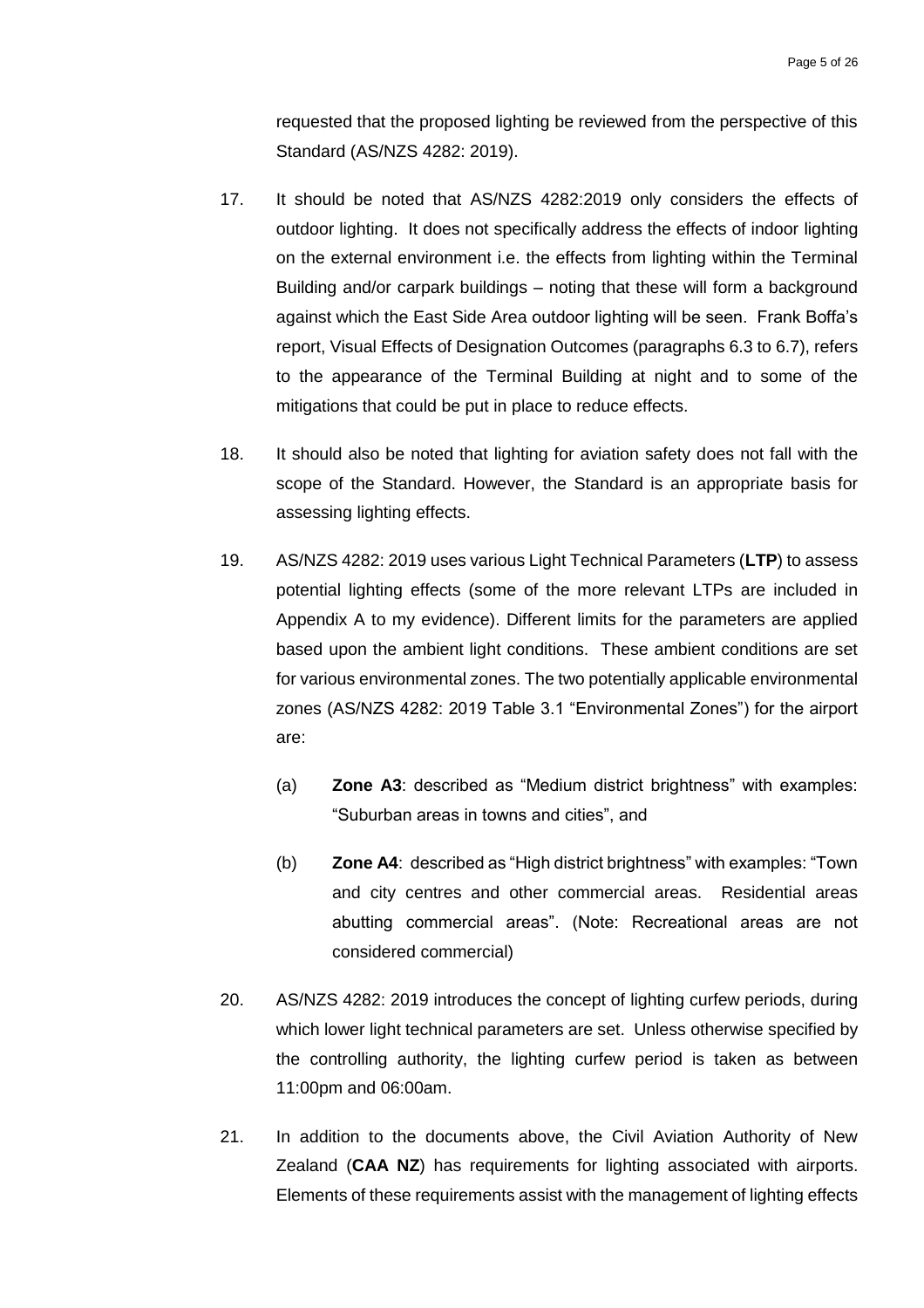whilst ensuring the safety of airport operations. In particular, CAA NZ Advisory Circular AC139-6 Section 5.3 "*Lights*", Clause 5.3.195 states, "*Apron floodlights should be located so as to provide adequate illumination on all apron service areas, with a minimum of glare to pilots of aircraft in flight and on the ground, aerodrome and apron controllers, and personnel on the apron*". (my emphasis)

- 22. The expected lighting installation is therefore assessed against the relevant aspects of all the above documents.
- 23. The key terms used to describe the lighting effects associated with the NORs are spill light, glare, and sky glow. A copy of the relevant definitions and provisions are **attached** as **Appendix A** to my evidence.

#### <span id="page-7-0"></span>**East Side Area NOR**

#### **Appearance of Existing Lighting**

- 24. The existing lighting in the East Side Area is viewable from various residential areas as indicated in the Visual Effects of Designation Outcomes, Additional Material, prepared by Frank Boffa in association with Boffa Miskell Ltd, November 2020.
- 25. The document includes night-time visualisations of the existing lighting environments.
- 26. Visualisations N2B and N4B (part included in **[Figure 1](#page-8-0)** and **[Figure](#page-8-1) 2** below) provide examples of the appearance of the existing lighting installation from two locations towards the northeast. The visualisations show the proposed East Side Area in the foreground with the Main Site NOR area in the background.
- 27. Key features of the existing lighting environment include:
	- (a) Diverse lamp types: high pressure sodium (orange appearance), metal halide (cool white appearance), fluorescent (white appearance), Light emitting diode (LED) (cool white appearance).
	- (b) Point Glare Sources: multiple point glare sources.
	- (c) Illuminated Façades: Building façades washed with light.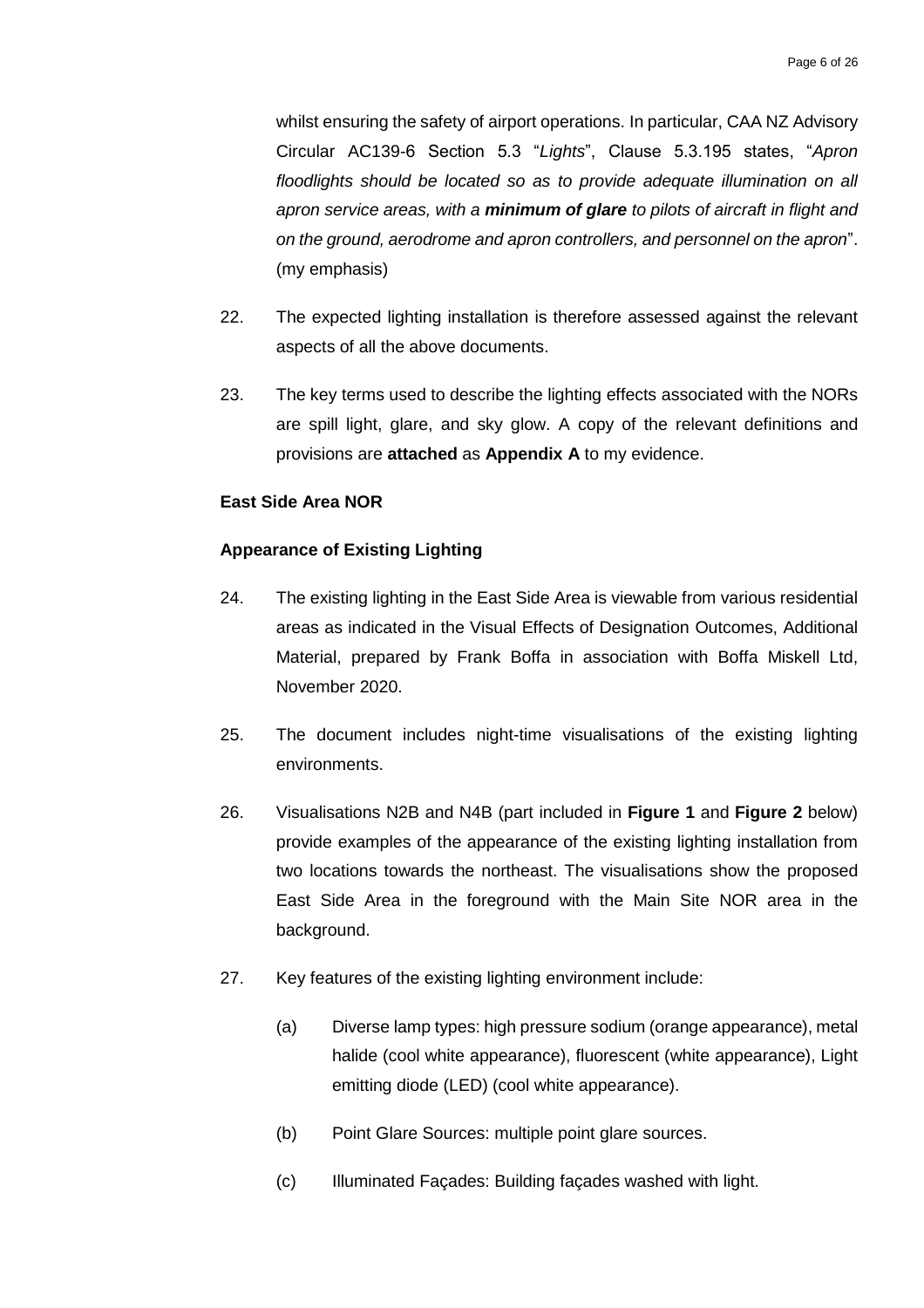- (d) Reflected Light: Light reflected off the ground, vehicles and structures.
- (e) Other: Not seen in the images but regularly present will be point light sources from vehicle head and tail lights, aircraft navigational lights, and airside vehicle warning lights.



<span id="page-8-0"></span>

<span id="page-8-1"></span>29.

Figure 1: Part Visualisation N2B "View from Bunker Way, Strathmore" – Existing View



Figure 2**:** Part Visualisation N4B "View from Wilberforce St, Seatoun Heights" – Existing View

#### **Appearance of Proposed Lighting**

- 30. The visual appearance of the expected lighting within the East Side Area is depicted within the Visual Effects and Designation Outcomes, Additional Material, prepared by Frank Boffa in association with Boffa Miskell Ltd, November 2020.
- 31. Visualisations N2B and N4B (part included in **[Figure 3](#page-9-0)** and **[Figure 4](#page-9-1)** below) provide examples of the appearance of the proposed lighting installation from two locations towards the northeast. The visualisations show the proposed East Side Area lighting in the foreground against the backdrop of the expanded terminal building - part of the Main Site NOR area.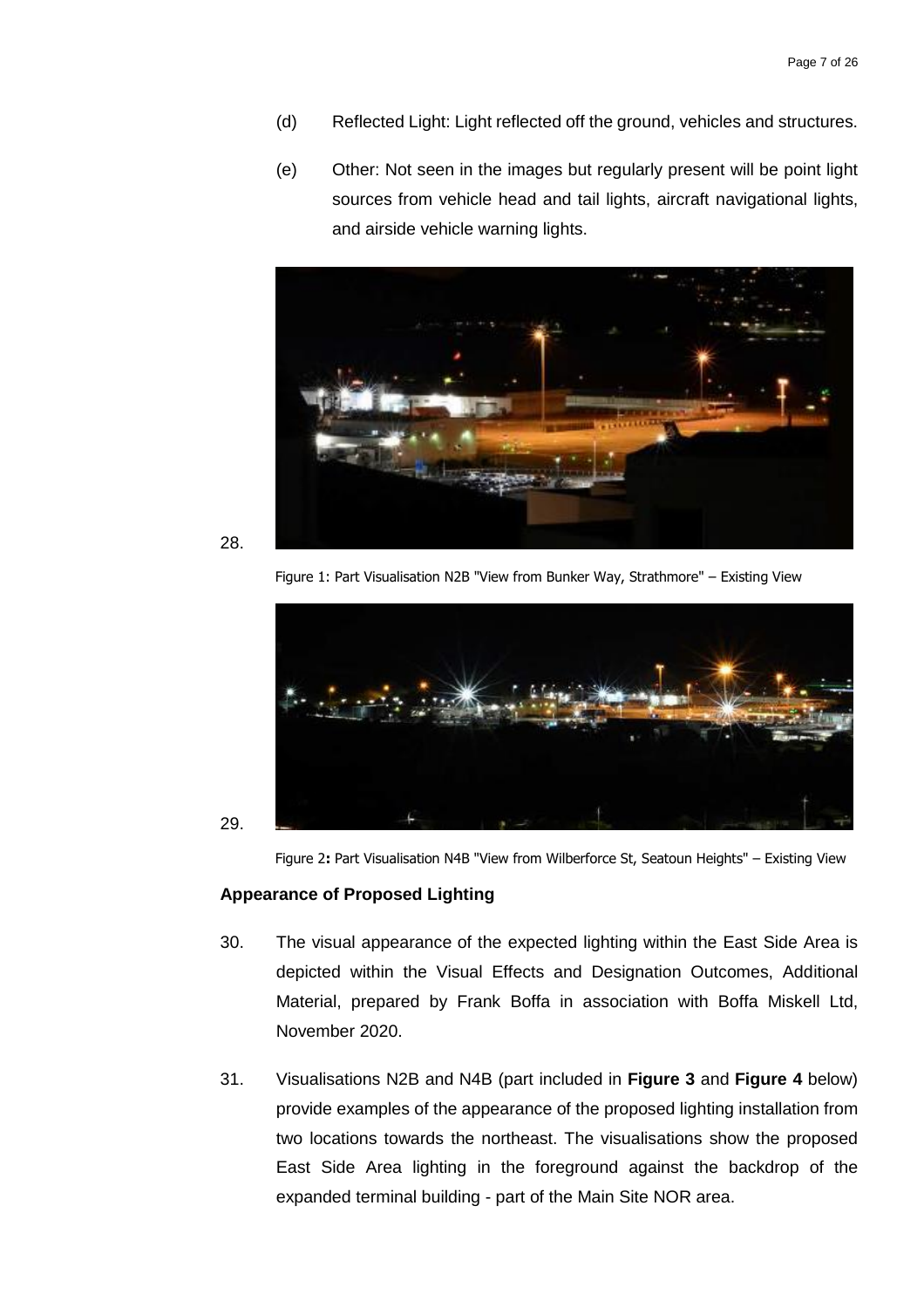

<span id="page-9-0"></span>

Figure 3: Part Visualisation N2B "View from Bunker Way, Strathmore" – Proposed View



<span id="page-9-1"></span>33.

Figure 4: Part Visualisation N4B "View from Wilberforce St, Seatoun Heights" – Proposed View

34. The proposed apron floodlighting poles are clearly visible [\(Figure](#page-9-0) **3** an[d Figure](#page-9-1)  **[4](#page-9-1)**) on the apron side of the terminal building however the luminaire LED lamp sources are not directly visible as the luminaires are at a lower elevation than the viewing location and are mounted with zero upward tilt – i.e., "flat glass". The effects of the lighting are seen only where the light is reflected off other objects, namely: aircraft, vehicles, the apron, the terminal building, and the lighting towers themselves. On a misty or foggy night, the halo created by the light reflected off the moisture particles in the air would also be visible – appearing as a glow in the air below the luminaire locations. The apron floodlighting poles are modelled at 25m high in the visualisations which could increase to 30m in practice. Such an increase in height is not expected to materially change the effects.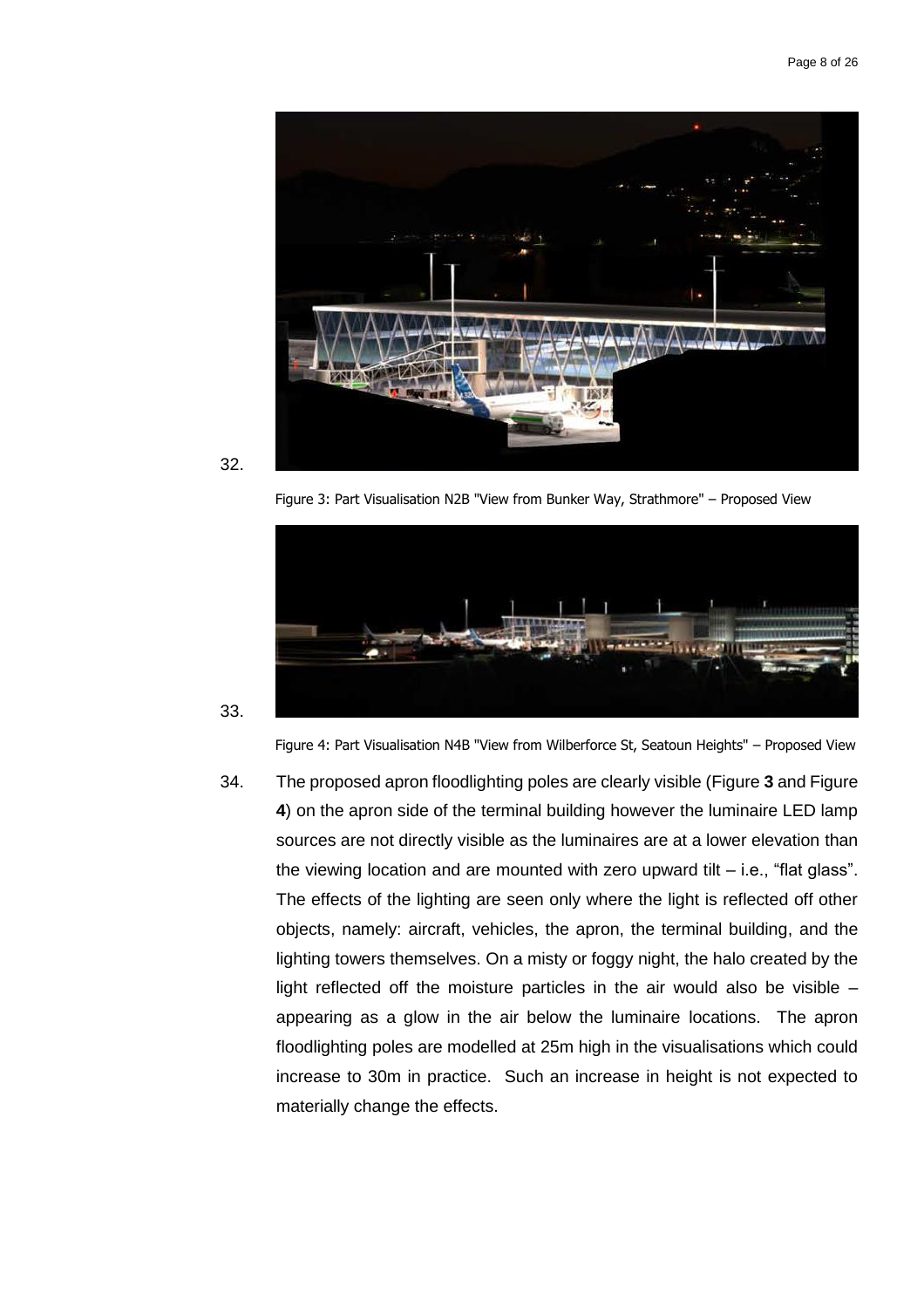- 35. Whilst the luminaire's LED lamp sources are not apparent in these visualisations, it is expected that they may be visible from some of the residences in Bunker Way due to the lower elevation of these properties.
- 36. Whilst the visualisations are good at representing the effects of apron floodlighting, they do not include other lighting effects that will be present, including:
	- (a) Lighting to the landside road, Stewart Duff Drive, which follows the outside of the apron's perimeter fence. The luminaires would be mounted with zero upward tilt ("flat glass"), on 8 to 12 metre poles, so that direct view of the LED lamp sources should not be possible from any residential properties. The lighting effect would primarily be contained to the roadway, with possible spill onto the apron and adjacent buffer zone, with a low intensity white lighting effect on the roadway itself.
	- (b) Navigational lighting would present as ground level, variable intensity, coloured individual light sources spaced regularly along the taxiway and apron areas. In several locations there may be low height guidance signs consisting of black writing on a yellow background. These would be positioned so that they are visible to taxiing aircraft.
	- (c) Illuminated signs could be viewable from outside of the site. These could consist of aircraft stand guidance indication mounted on or adjacent to the Terminal building. Similar signage may be used for passenger guidance at apron level. It is not anticipated that advertising signage – whether digital, internally or externally illuminated - would be installed in the East Side Area.
	- (d) Vehicles would be required to use normal head and tail lights as well as amber flashing beacons when moving around the apron.
	- (e) Aircraft anticollision and navigational lighting would appear as bright flashing coloured sources when the aircraft are moving, with taxiway lighting washing the area in front of the aircraft when they are not under tow.
- 37. In comparing the existing and proposed lighting environments it is apparent that the existing views show multiple, disparate, different coloured, random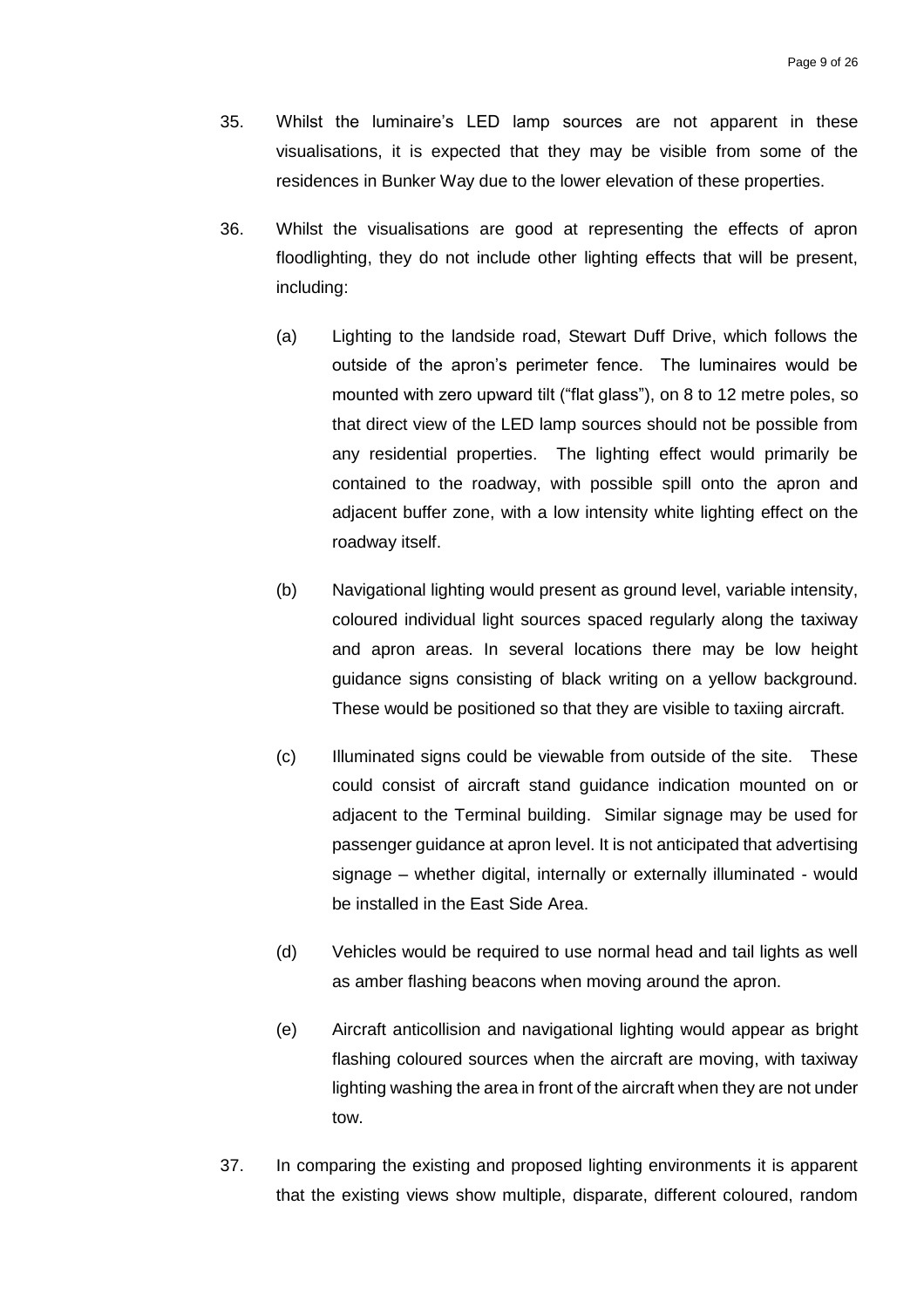lighting effects with many of the luminaire lamp sources clearly visible (exhibiting a star-like effect in the visualisations). In comparison, the proposed views are more uniform in appearance, both in terms of colour and uniformity of lighting effect, with no luminaire lamp sources directly visible.

38. Prominent in the views are the terminal and multi-storey carpark buildings part of the Main Site NOR area which forms the backdrop to the views. Whilst interior lighting is not normally considered when setting Lighting Rules, and is specifically excluded from AS/NZS 4282: 2019, lighting associated with these buildings could be a prominent component of the lighting environment. The effects of such lighting would depend upon the nature of the interior lighting, location and extent of digital signage, etc and the translucence of the exterior façades. As an example of the potential effects, see **[Figure 5](#page-11-0)** for a night-time view of the existing carpark building cut from visualisation N4B. Whilst no lamp sources are directly apparent within the carpark, illumination of the interior surfaces in the carpark is clearly visible.



<span id="page-11-0"></span>39.

Figure 5: Night-time view of existing carpark building

#### **Assessment of Environmental Effects**

#### **Spill Light**

40. WDP Rules 11.1.1.6 (Airport Area) and 11.5.1.5 (Golf Course Recreation Area) limit the amount of spill light (unwanted illumination) to no more than 8 lux (either direct or indirect) at the windows of residential buildings in any nearby Residential Area.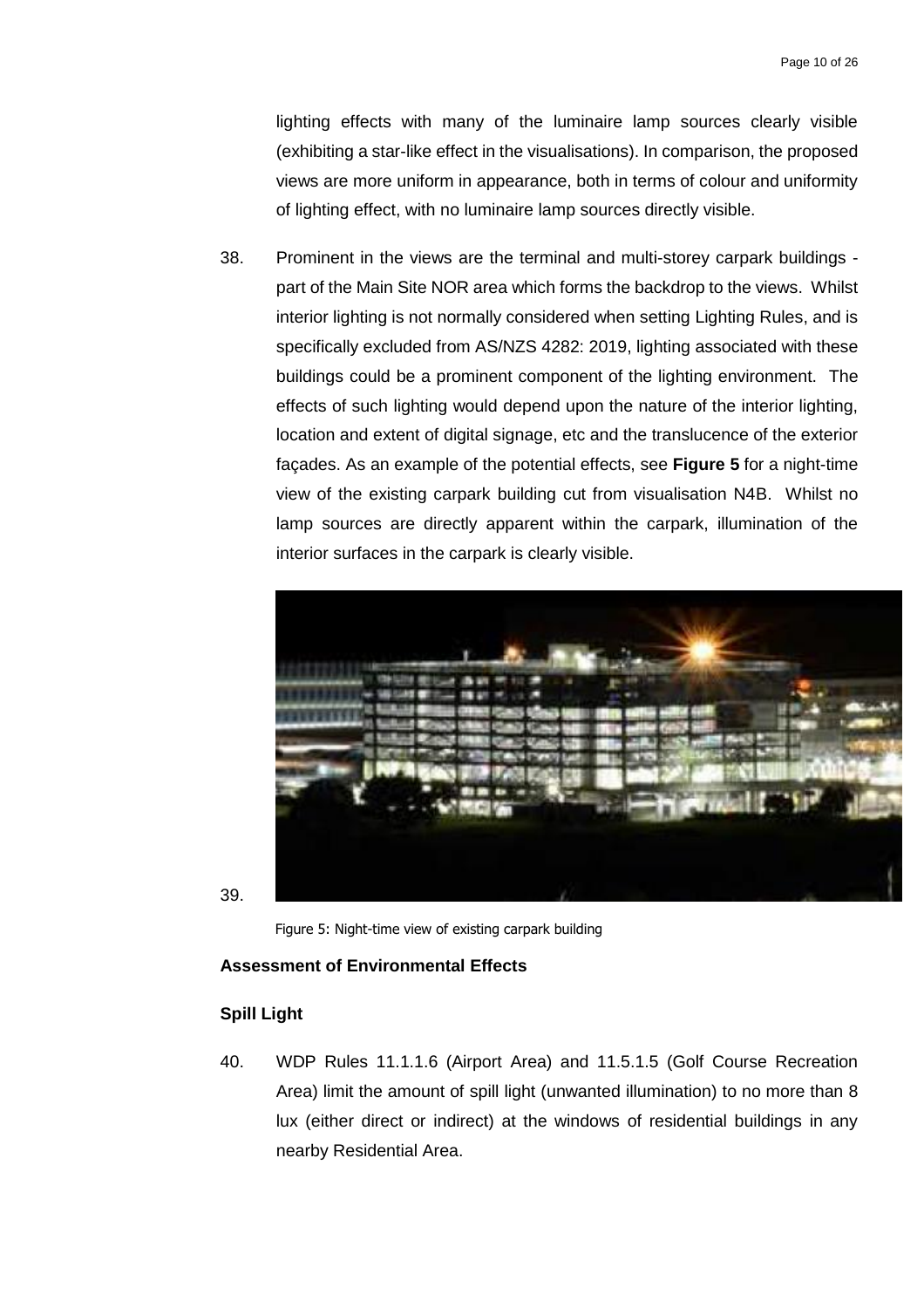- 41. AS/NZS 4282: 2019 uses slightly different measurement locations to the WDP, with Clause 3.3.1.3 noting that "*the calculation plane is generally determined at the building line of the potentially affected dwelling/s*". The standard also considers the concept of lighting curfew and non-curfew periods as previously noted. For the assessed Environmental Zones "A3" and "A4", the maximum non-curfew limits are 10 lux and 25 lux respectively, and the maximum curfew limits are 1 lux and 5 lux. (Reference: AS/NZS 4282: 2019 Table 3.2)
- 42. As noted previously, spill light (measured in lux) reduces in proportion to the inverse square of the distance from the luminaire. In the proposed designation site, it is the apron floodlights and the street lights that are most likely to produce the highest illumination values – whilst the other lighting would be visible, it would not be intense enough to create measurable illumination levels at the Residential properties.
- 43. Given that the apron floodlights and the street lights would be mounted with zero upward tilt, combined with their relative elevations and distance from the residential zoned sites, the spill light requirements of both the WDP and AS/NZS 4282: 2019 would be easily achievable.

## **Glare**

- 44. In considering the type of lighting proposed as part of the East Side Area with respect to the two primary types of glare, Discomfort and Disability, it is expected that Disability Glare (glare that impairs the visibility of objects without necessarily causing discomfort) would be the most applicable. Potential Glare effects from vehicles and aircraft are considered under separate headings below.
- 45. The WDP does not include a Rule that specifically manages potential glare effects. However, a note to Rule 11.1.1.6 "Lighting" states that "*In all cases the Council will seek to ensure that the adverse effects of glare from lighting sources are avoided, remedied or mitigated".*
- 46. AS/NZS 4282: 2019, for Environmental Zones "A3" and "A4", recommends maximum luminous intensities per luminaire of 12,500 candela and 25,000 candela respectively (non-curfew) and for both "A3" and "A4", 2500 candela (curfew) (Reference AS/NZS 4282: 2019 Table 3.3). The luminaires in the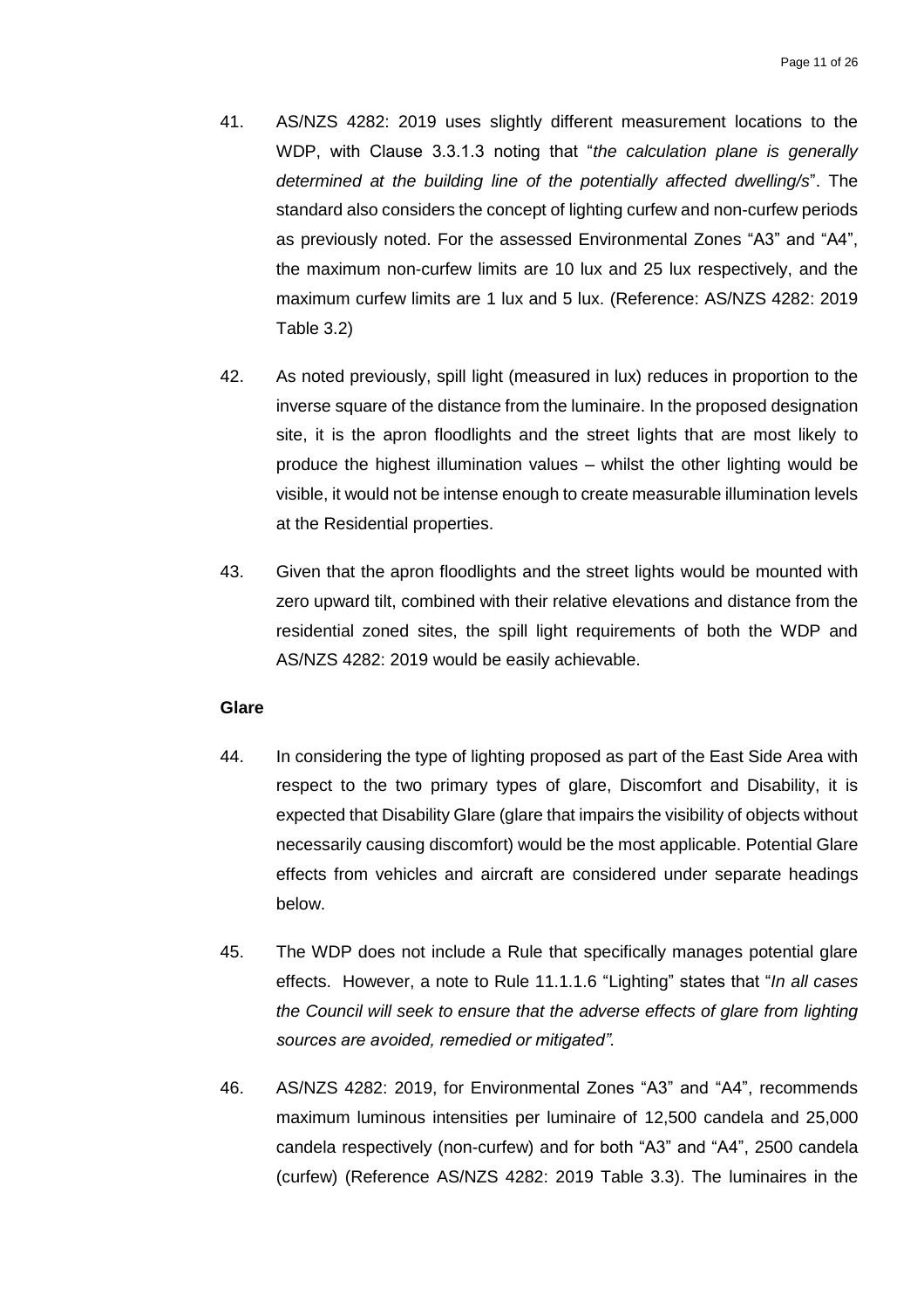East Side Area which have the potential to produce the greatest luminous intensity are the apron floodlights and the street lighting luminaires. Both types of luminaires would be installed in flat-glass configuration such that the LED light sources would not be visible from any location above the elevation of the luminaire – and hence the limits above would be complied with. The mounting heights would be 25 to 30 m above the apron level for the apron floodlights and 8 to 12 m above the roadway for the streetlights. The only properties that are understood to be below the height of the apron luminaires would be those in Bunker Way. However, sample calculations indicate that the luminous intensity from a typical apron floodlighting luminaire would be well below the lower curfew limits of 2,500 candela in the direction of the Bunker Way properties.

- 47. **Airfield Navigational Lighting Glare:** Airfield navigational lights vary in their location and intensity, with their primary focus on providing safe guidance to aircraft and other users. As examples, CAA NZ Advisory Circular AC 139-6 requires the following:
	- (a) Clause 5.3.164 Characteristics: Taxiway centre line lights to have "*beam dimensions such that the light is visible only from aeroplane on or in the vicinity of the taxiway*".
	- (b) Clause 5.3.171 Characteristics: Taxiway edge lighting is specified to be "*omnidirectional and show up at least 75° above the horizontal and at all angles in azimuth necessary to provide guidance to a pilot taxiing in either direction*" such that "*the intensity of taxiway edge lights should be at least 2 cd from 0°to 6° vertical, and 0.2 cd at any vertical angle between 6° and 75°*."
	- (c) Whilst such lights might be viewable from residential properties, the guidance and constraints imposed by the CAA are such that the glare effects should be negligible.
- 48. **Illuminated Signage and Façade Glare:** With respect to sign lighting, the WDP, Airport and Golf Course Recreation Precinct Area Rules, requires that illuminated signs "*must not flash*". No definition of what is meant by "flash" is apparent. Other sections of the Plan (for example, Central Area Rule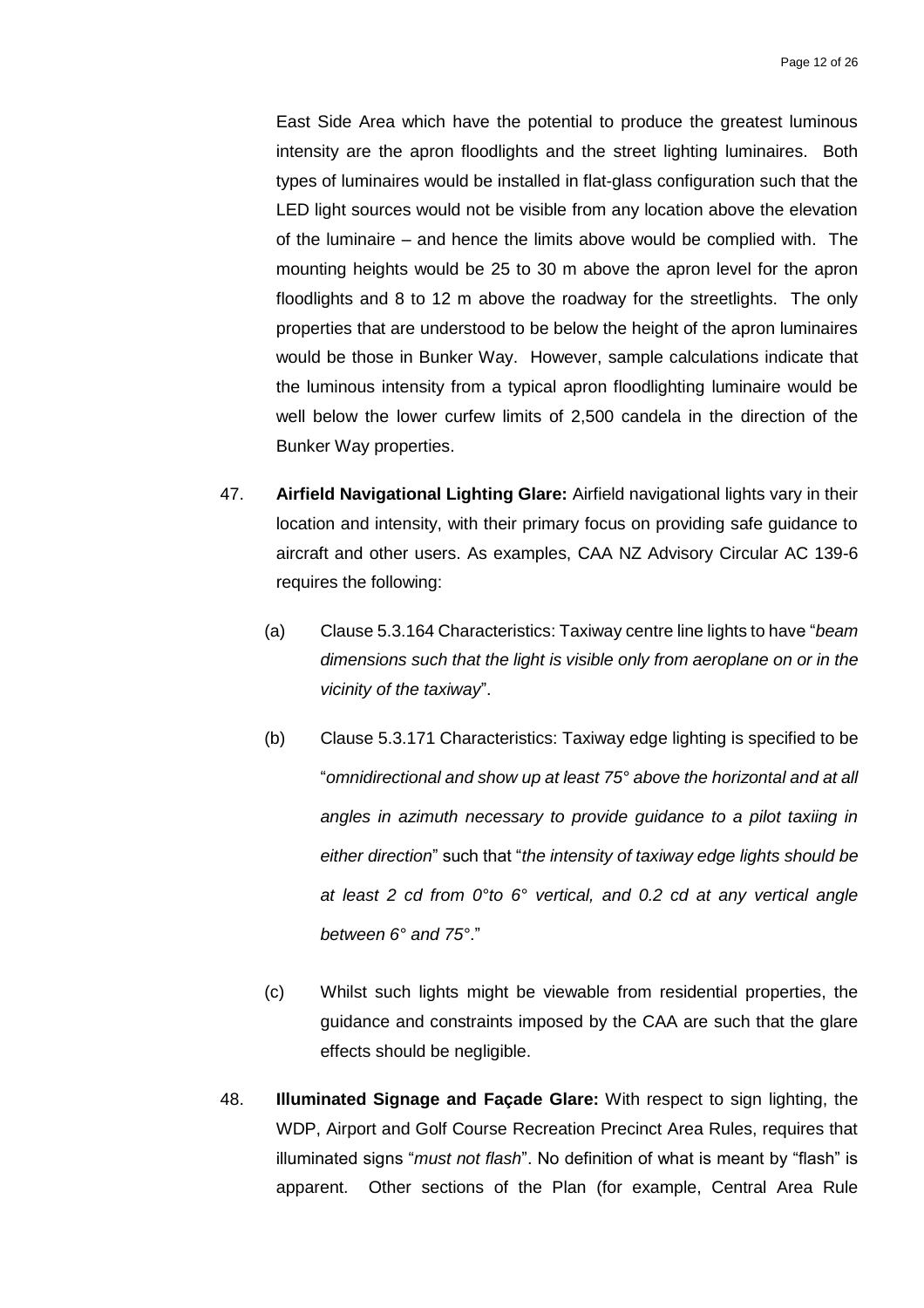13.6.4.1.1) also include the constraint that signs "*must not contain moving images, moving text or moving lights"* under certain conditions. No such constraints are provided for the East Side Area in the current WDP Rules. The WDP does not have Rules to manage the brightness of, or glare from, signage. No mention is made in the WDP of illuminated façades.

- 49. AS/NZS 4282: 2019, Section 3.3.5 "Lit Surfaces", specifically addresses the production of obtrusive light from "*light emitting and externally illuminated signs*," and "*building façades*". Table 3.5 "*Maximum Average Luminance of Surfaces (cd/m²)*" specifies maximums of 250 cd/m² and 350 cd/m², at all times, for Environmental Zones "A3" and "A4". Section 3.3.5.4 also provides restrictions on the dynamic content of signs such that, "*Where the graphical content or colours can change, the dwell time of the image shall be 10 seconds or more, and the average luminance shall change by less than 30% on the change of the image*".
- 50. The limits imposed by AS/NZS 4282: 2019 provide an acceptable balance between operational function and the needs of adjacent residents. Based upon my understanding of the signs proposed as part of the proposed East Side Area, glare from illuminated signage should be within the limits of AS/NZS 4282: 2019 for both "A3" and "A4" zones. It is not envisaged that any building façades in the East Side Area would be actively illuminated except for security reasons. Any such lighting should be able to comply with the limits in the Standard.
- 51. **Glare to Motorists on Public Roads**: AS/NZS 4282: 2019 recommends a threshold increment in the vicinity of transport corridors shall be applied to lighting installations as per Table 3.2 of the Standard. The limits for environmental zones "A3" and "A4" are a 20% threshold increment at 1 cd/m² and 5 cd/m² adaptive level respectively. The only road in close proximity to the East Side Area would be the diverted landside road following the airfields perimeter fence – Stewart Duff Drive. Whilst this would not technically be a public road, it is reasonable to expect that it would be illuminated to the relevant sections of the AS/NZS 1158: "Lighting for roads and public spaces" suite of Standards.
- 52. The only fixed lighting that would impact this road would be the roadway lighting associated with it. This lighting would be designed to comply with the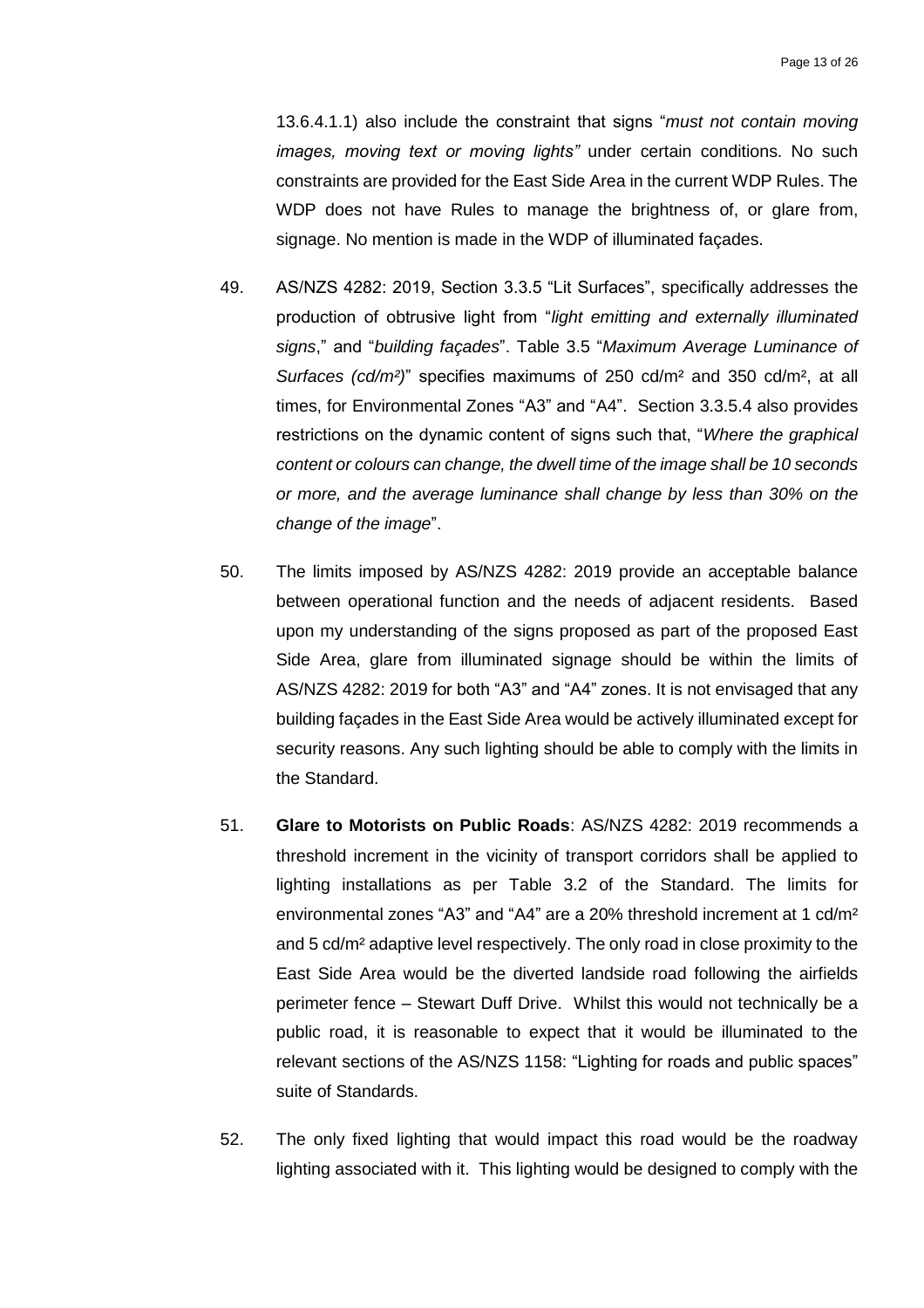requirements of the AS/NZS 1158 suite of standards with the associated controls on threshold increment.

53. Glare from aircraft taxi lighting would need to be modelled to ensure that glare to motorists is not an issue. Solid timber security fencing could be installed in discrete areas if this were found to be an issue.

#### **Sky Glow**

- 54. The applicable aspect of sky glow here is from artificial light sources. Sky glow is caused by lighting radiation that is directly emitted above the horizontal and lighting radiation that is reflected off the earth and other surfaces.
- 55. Apron floodlighting and street lighting in the East Side Area would be installed in a flat glass orientation such that there would be minimal, if any, direct light emitted above the horizontal. The direct upward light ratio would therefore be less than the maximum limits of 2% and 3% specified in Table 3.2 of AS/NZS 4282: 2019 for zones "A3" and "A4" respectively. Sky glow would therefore not be produced by direct upward light from these luminaires.
- 56. Reflected light from these lights would produce sky glow in varying amounts depending upon the situation. Light would be reflected from the ground below the luminaires - with greater reflection in wet conditions, with light concrete ground construction, and less reflection with darker asphalt construction. Reflected light into the atmosphere would also occur in misty and foggy conditions – exhibiting as halos of light around the luminaires and between the luminaires and the ground.

#### **Airside Vehicle Lighting Effects**

- 57. Neither the WDP nor AS/NZS 4282: 2019 specifically include the assessment of effects from vehicle lighting.
- 58. It is understood that vehicles operating airside would be required to operate warning beacons whenever they are mobile. These would consist of roof mounted amber beacons and /or hazard lights. During the hours of darkness, vehicles would also operate with standard head and tail lights.
- 59. Airside vehicles manoeuvring within the East Side Area should be operating with their main headlights dipped to minimise any potential glare to other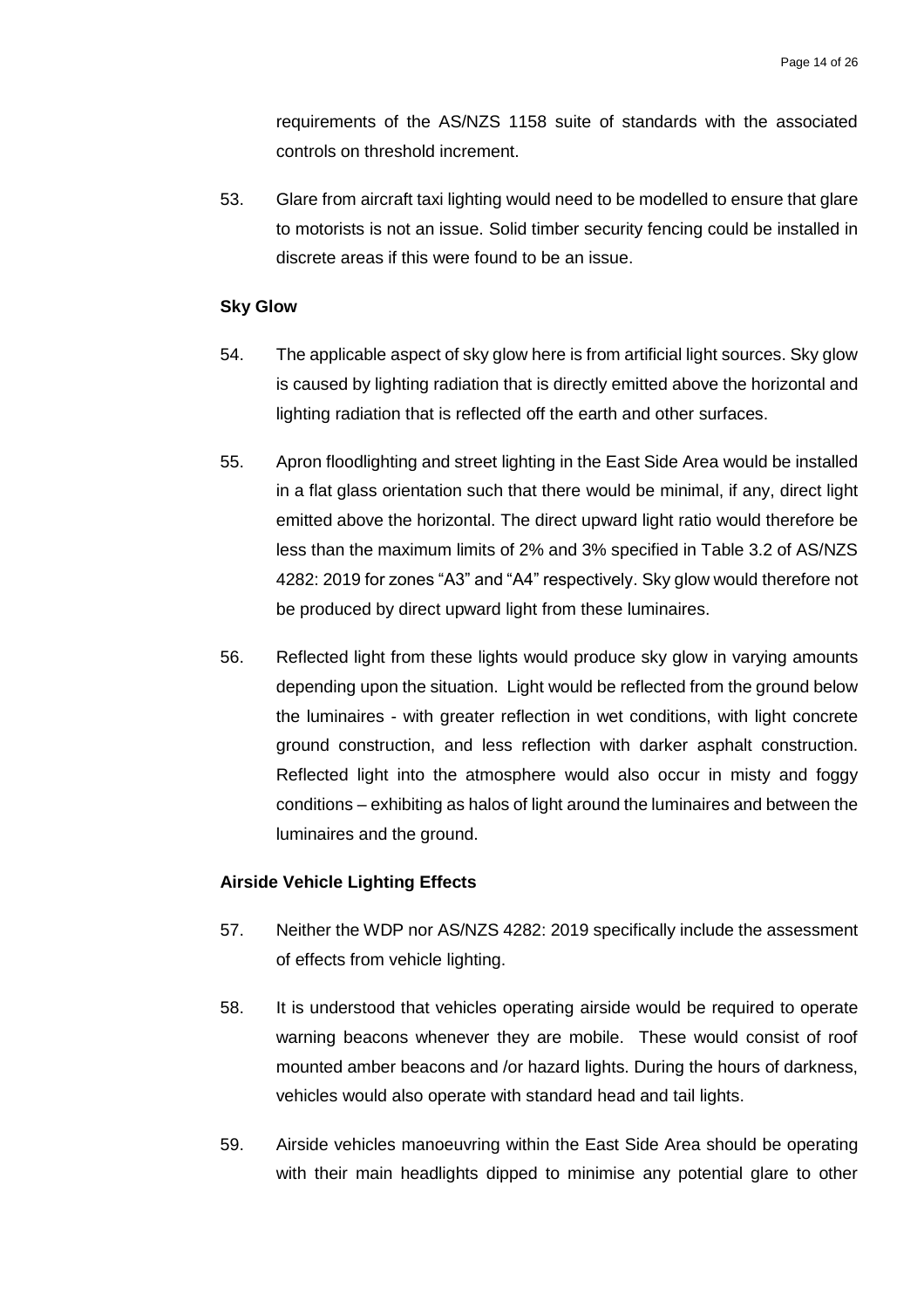vehicle drivers, pedestrians, and aircraft. Therefore, the effects are expected to be minor.

- 60. Amber hazard beacons, whilst small light sources, would be visible from reasonable distances as is their intended purpose. Although most of the vehicle movements would be close to and against the backdrop of the expanded terminal building, the effects of such beacons may be seen as obtrusive by some residents who can see them directly.
- 61. To eliminate effects from aircraft taxiing lighting between 10:00pm and 7:00am, all aircraft would be towed through the East Side Area taxi and apron areas. Tugs towing aircraft would be coming close to the eastern residential areas. The effects of tug head and tail lights are not likely to be significant given that they should be operating with dipped headlights and would be under the nose of towed aircraft. Vehicle amber beacons effects would be close to the eastern residential properties and may be obtrusive to some residents albeit that they would be seen in the context of an aircraft under tow. It is understood that during the 10:00pm to 7:00am curfew period, the airport would minimise the number of aircraft using the East Side Area apron – consequently minimising these potential lighting effects.

#### **Aircraft Lighting Effects**

- 62. Wellington City Council, in its further information request dated 17 July 2020, requested comment on the "*difference in effects of light sweep arising from aircraft on the East Side Area apron, as compared to the current circumstance and any alternatives for aircraft parking*".
- 63. Moving aircraft would always operate anticollision (small red flashing light) and navigation lights (green and red lights). After dark and outside of the 10:00pm to 7:00pm curfew period, aircraft may operate their taxiing lights between the runway and the final stand position. It is presumed that the taxi lights are the potential source of light sweep being referred to by the Council. The taxi lights are designed to provide the pilot with visibility of the area they are moving through and can be mounted within the aircraft's nose landing gear or within the wings. Such lights are less intense than landing lights however they could have beam intensities in the order of 15,000 to 30,000 cd. Whilst AS/NZS 4282: 2019 specifically excludes lighting for aviation, it is useful to consider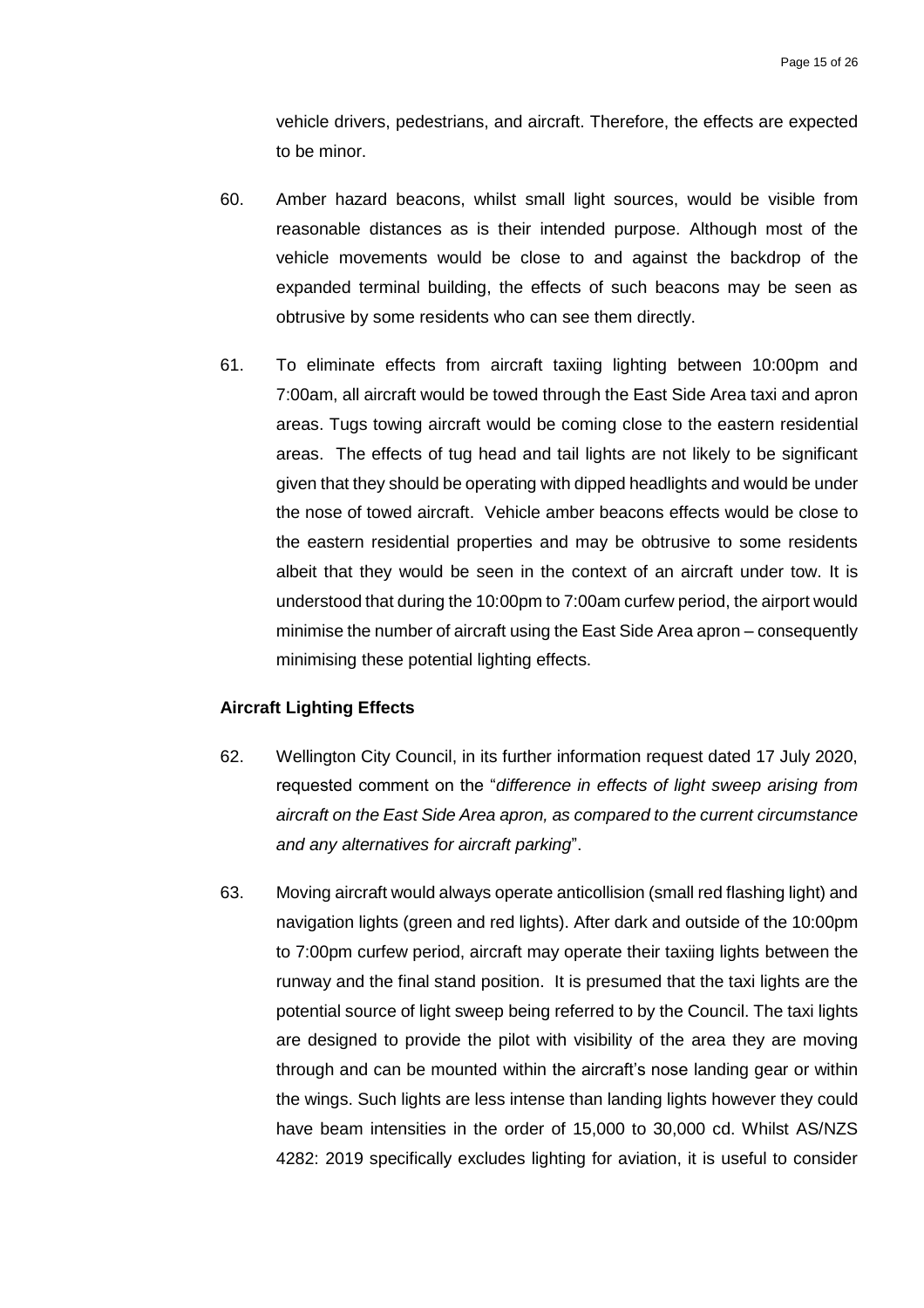the levels of maximum luminous intensities per luminaire (measured in candela (cd)) in Table 3.3 of the Standard with respect to the taxi lights.

- 64. For environmental zones "A3" and "A4" non-curfew maximums of 12,500 cd and 25,000 cd apply for new installations, with a curfew maximum of 2,500 cd for both zones. This indicates that the taxi light intensity is of a similar order of magnitude to the recommended maximums for a fixed light in the Standard during non-curfew periods.
- 65. In considering the potential effects to residents, it is noted that the taxi lights are aimed forward and downwards to illuminate the ground in front of the aircraft. They provide a similar function to the dipped headlights on vehicles.
- 66. Depending upon the mounting location on the aircraft, some taxi lights may be visible to residents when aircraft are moving. Indirect lighting effects would also occur as the light is reflected off the ground in front of the aircraft. The effects of such lights may be seen as obtrusive to some residents with direct visibility of taxiing aircraft.
- 67. However, it is understood that aircraft under tow by tugs do not operate their taxi lights, to minimise any impact on tug driver vision. Therefore, there would be no effects from these lights during the 10:00pm to 7:00am curfew period thus minimising this potential effect.

#### **Construction Lighting Effects**

- 68. It is understood that civil works construction would be managed under Earthworks and Construction Management Plans, and that the majority of the works would occur during daylight hours (normal business hours). During the winter months it may well be dark at the beginning and end of the working day such that vehicle head and tail lights would be required. It may also be expected that hazard lights and amber warning beacons might be required in the construction area.
- 69. There may be portions of the work that need to be undertaken after hours to suit airport operational requirements. This could be expected when works occur on or adjacent to operational areas. I understand Wellington Airport is experienced at undertaking such works as part of their regular runway maintenance programme and has procedures for minimising the effects from these works.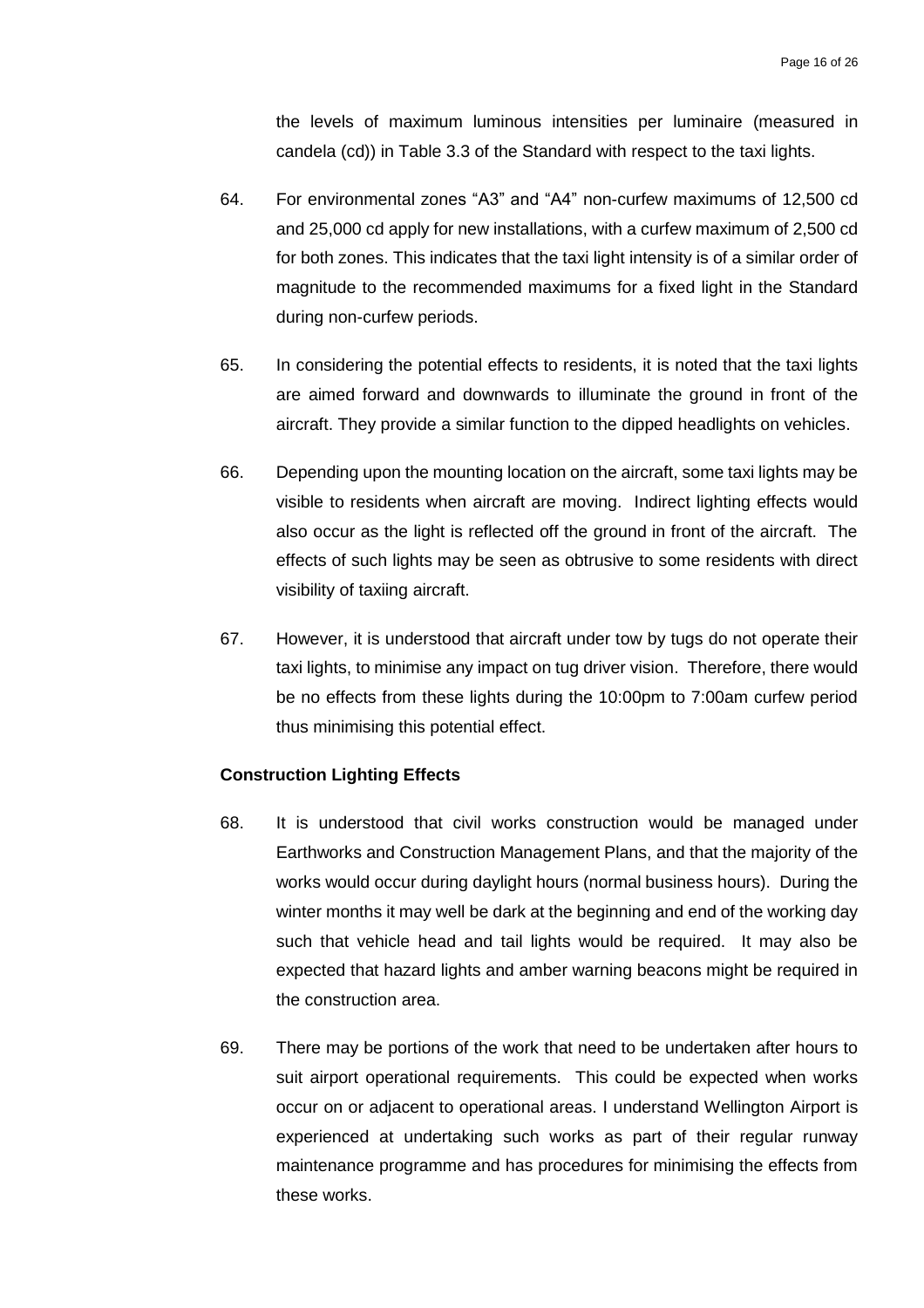70. There may be a requirement for lighting of remote aircraft stands during the construction phases. Temporary lighting would be installed to the same lighting effect control requirements proposed as part of the permanent stands. It is therefore reasonable to expect the effects to be similar.

# <span id="page-18-0"></span>**SUBMISSIONS**

- 71. I have reviewed an issue-by-issue summary of the East Side Area submissions and have identified only one submission that specifically references lighting as a potential effect - that of George and Andrea Rota, 17 Bunker Way. I have also reviewed the submissions with comments on landscape and/or visual effects and note that none made specific mention of lighting or night-time effects. No submissions were made on lighting effects in relation to the Main Site NoR.
- 72. The Rota's submission on lighting matters expresses concern that:
	- (a) There would be increased levels of light due to the construction and close aircraft operations once completed.
	- (b) There would be loss of aesthetic foreground and background views.
	- (c) The change in land use designation for the Golf Course Recreation would reduce the buffer between airport activities and the outer residential housing in Strathmore Park by 70%, thereby resulting in lighting and visual affects impacts outlined by the respective consultant experts in the full notice of requirement document.
- 73. In responding to the concerns raised, I accept that there would be increased effects from lighting of the East Side Area which is presently part of the golf course. There would also be a change in the views towards a future terminal building expansion with the introduction of apron floodlighting. In the middle distance, the existing lighting presents as multiple disparate light sources of varying colour, colour temperature, and intensity resulting in multiple glare sources. A redeveloped East Side Area would result in a cool white lighting effect spread uniformly across a similar area to the existing disparate light sources. Glare sources would be significantly reduced due to the flat glass installation method for the apron floodlights. The visual effect would be quite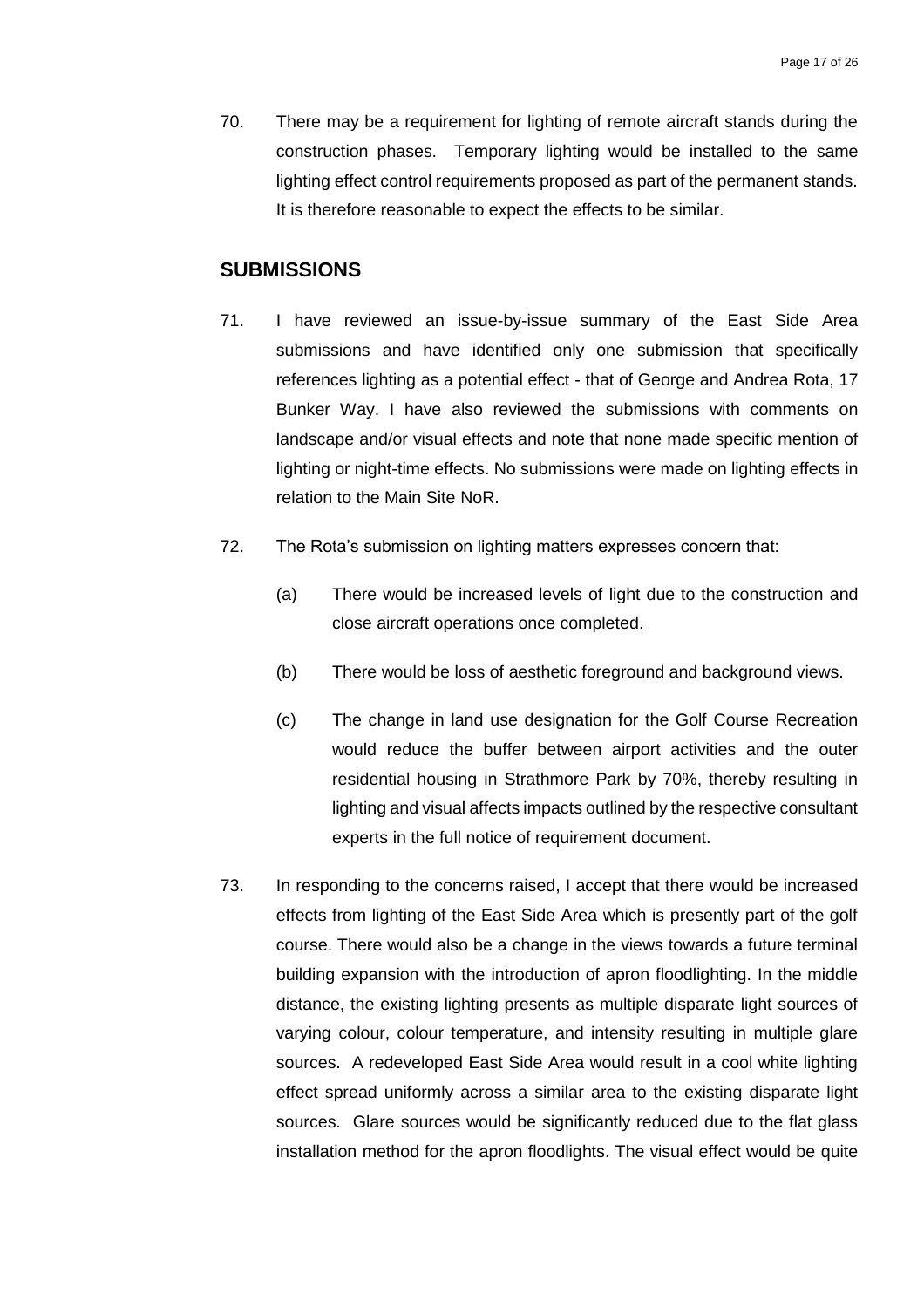different to the existing views with the perception of the effects dependent upon the individual viewpoint and viewer.

74. With respect to light effects during construction, my understanding is that construction would occur during daylight hours where practicable. However, it is reasonable to expect that vehicles would operate with head, tail, and amber warning lights during the darker winter hours of the "normal" working day. It is also expected that there would be times when works would be required during the night to avoid aircraft operations – for example when working near operational areas. The effects of such lighting is expected to be typical of a large civil construction site – albeit that the works may occur in stages over time

# <span id="page-19-0"></span>**COUNCIL REPORT AND RESPONSE**

#### **Officers S.42A Hearing Report**

- 75. Council's expert urban design advisor, Ms Robin Simpson, referring to the East Side Area, concludes that "*increased …… light associated with operational activities will diminish the quality of residential amenity and have a negative effect on community resilience*". (Section 9.4.2 Council's Expert Urban Design Assessment paragraph 11, (page 39))
- 76. **Response**: In my opinion, changes within the East Side Area will **change** the quality of the residential amenity with some areas improving and some diminishing. The area presently occupied by the golf course will diminish in quality of residential amenity however the area in the middle field of view, to the west of Stewart Duff Drive, will improve with a reduction in point glare sources and a uniformity of illumination.
- 77. In Section 9.4.3, Council Lighting Assessment, of the Officers S.42A Hearing Report, Council's lighting expert, Mr Nayan Swaminarayan, noted that he agreed with most of WIAL's responses to the Council's further information request but felt strongly that:
	- (a) "*The impact of the lighting on the surrounding area should be looked into against the criteria and limits prescribed in the recently published "Control of the obtrusive effects of outdoor lighting AS/NZS 4282:2019" rather than following the obsolete district plan NZS CP22:1962 and*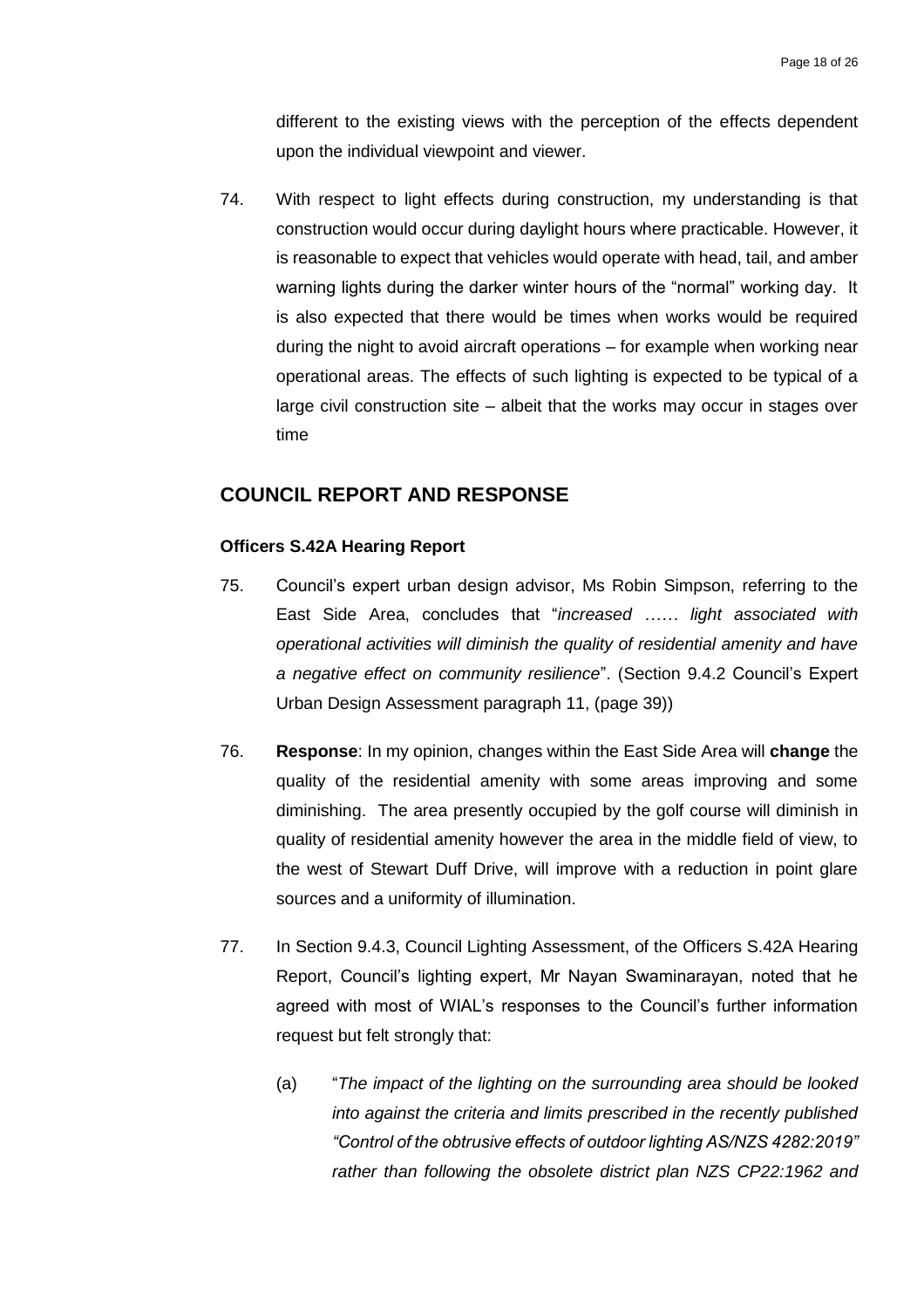*amendments. The reason for that is that the lighting technology has evolved since than from the old gas discharge lamp / High pressure sodium / mercury vapour lamp to current solid State Lighting (SSL) aka LED Luminaire which has its own unique attributes and characteristics that are best captured in the latest AS/NZS 4282:2019 and AS/NZS 1158.3:2020*".

- 78. Mr Swaminarayan also noted in Section 9.4.3 that, as part of the future design process, Council would like to see detailed lighting design calculations that demonstrate compliance with relevant codes and compliance.
- 79. **Response**: I support Mr Nayan Swaminarayan's comments with respect to the suitability of the Councils District Plan Rules and confirm that my review has been against the criteria and limits prescribed in AS/NZS 4282:2019 "*Control of the obtrusive effects of outdoor lighting"* as well as CAA NZ Advisory Circular AC 139-6.
- 80. I support Mr Nayan Swaminarayan's request that lighting design calculations be provided as part of the future design process to demonstrate compliance with relevant codes and Rules.

#### **Officers S.42A Hearing Report, Appendices D1 and D2, Urban Design and Landscape Assessment, Sections 7 Streetscape.**

- 81. Commenting on lighting to the new Airport Road (Stewart Duff Drive), Robin Simpson assesses that "*light spill from streetlights can be mitigated to minor level*" (Reference: Sections 7.2 and 7.4 "*Airport Road"*, Urban Design and Landscape Assessment, Appendices D2 and D1 of the Officers S.42A Hearing Report).
- 82. Robin Simpson also recommends:
	- (a) Mitigate visual effects of road with tree planting to east side to screen lights.
	- (b) Support existing condition to avoid glare and minimise light spill.
	- (c) Add condition to limit height of any streetlights to 8m.
- 83. **Response**: I agree with Robin Simpson's assessment that light spill from streetlights can be mitigated to a minor level.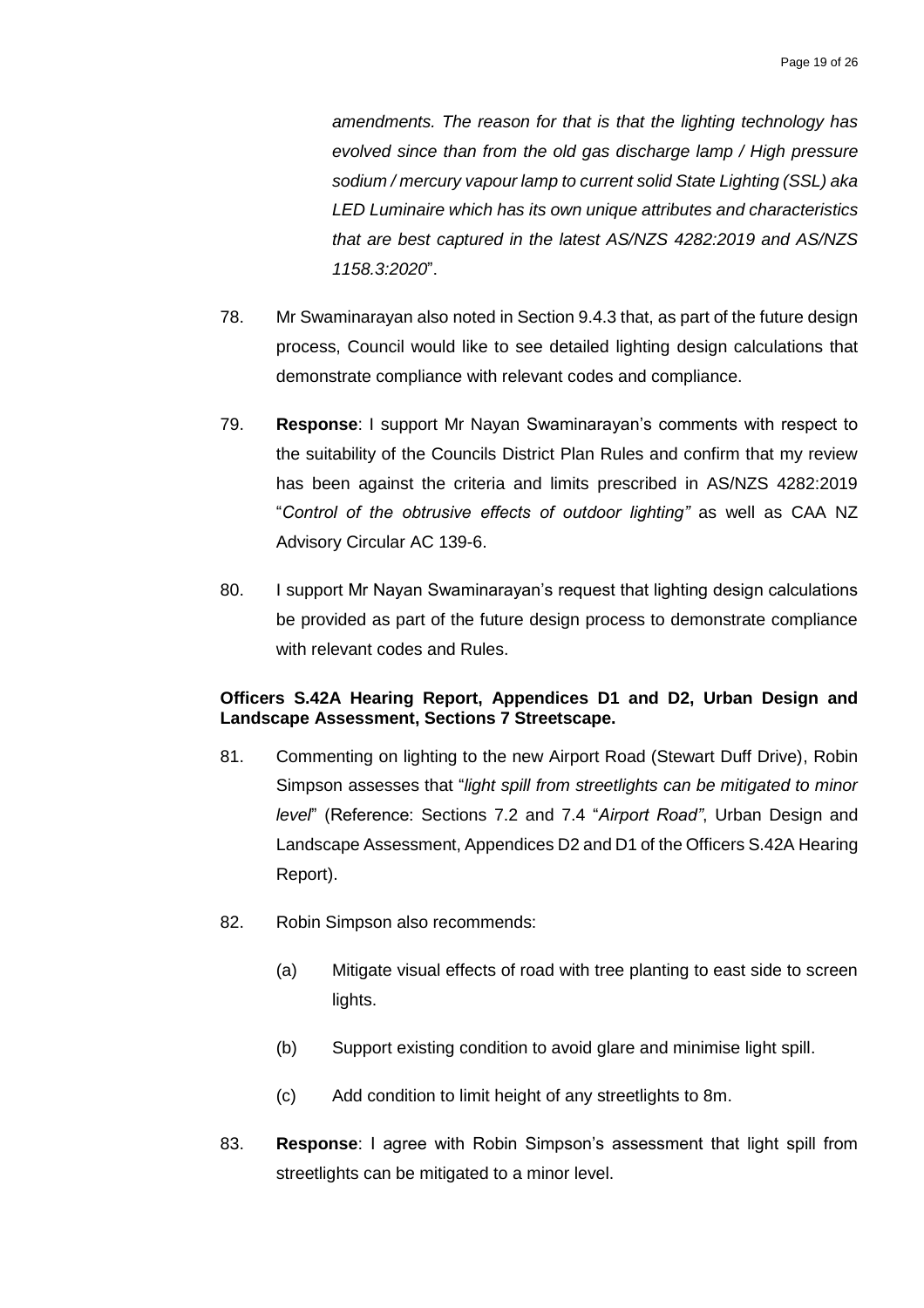- 84. I support the intent to avoid glare and light spill, and I propose that the guidance within AS/NZS 4282: 2019 be included within the Conditions.
- 85. From a lighting performance perspective, I question the limitation on the height of any streetlights and suggest that the criteria within AS/NZS 4282: 2019 are more appropriate than a specific pole height limit.

#### **Officers S.42A Hearing Report, Appendices D1 and D2, Urban Design and Landscape Assessments, Sections 11.4 Lighting.**

- 86. With respect to lighting in general, Robin Simpson notes that "*lighting has the potential to negatively impact the quality of residential amenity in the surrounding residential area"*. She identifies the following effects which might diminish resident's enjoyment and wellbeing:
	- (a) "*Hours of site lighting*",
	- (b) "*Light spill into residential areas*",
	- (c) "*Glare of moving vehicles within the site*",
	- (d) "*Hours of operation and movement of vehicles*",
- 87. **Response**: Lighting in the area of the existing golf course would change with the additional of in-ground aircraft guidance lighting and periodic aircraft movements. Lighting in the middle field of view would change with the removal of the multiple disparate point glare sources and irregularly illuminated surfaces. The new apron floodlighting would present a uniform white appearance with limited glare points.
- 88. Robin Simpson recommends limiting the height of luminaires on poles within 20m distance from boundaries to 9m for both the Main and East Side Area.
- 89. **Response**: I support what I believe is the intent of this Condition, to minimise potential effects, but suggest that there may be situations where this could compromise safety and security of airport operations – for example, the provision of temporary apron floodlighting to a remote aircraft stand location during staging of construction. Such a location might require luminaires mounted at a greater height to ensure operational safety, in a location remote from residential boundaries. I would support using the criteria within AS/NZS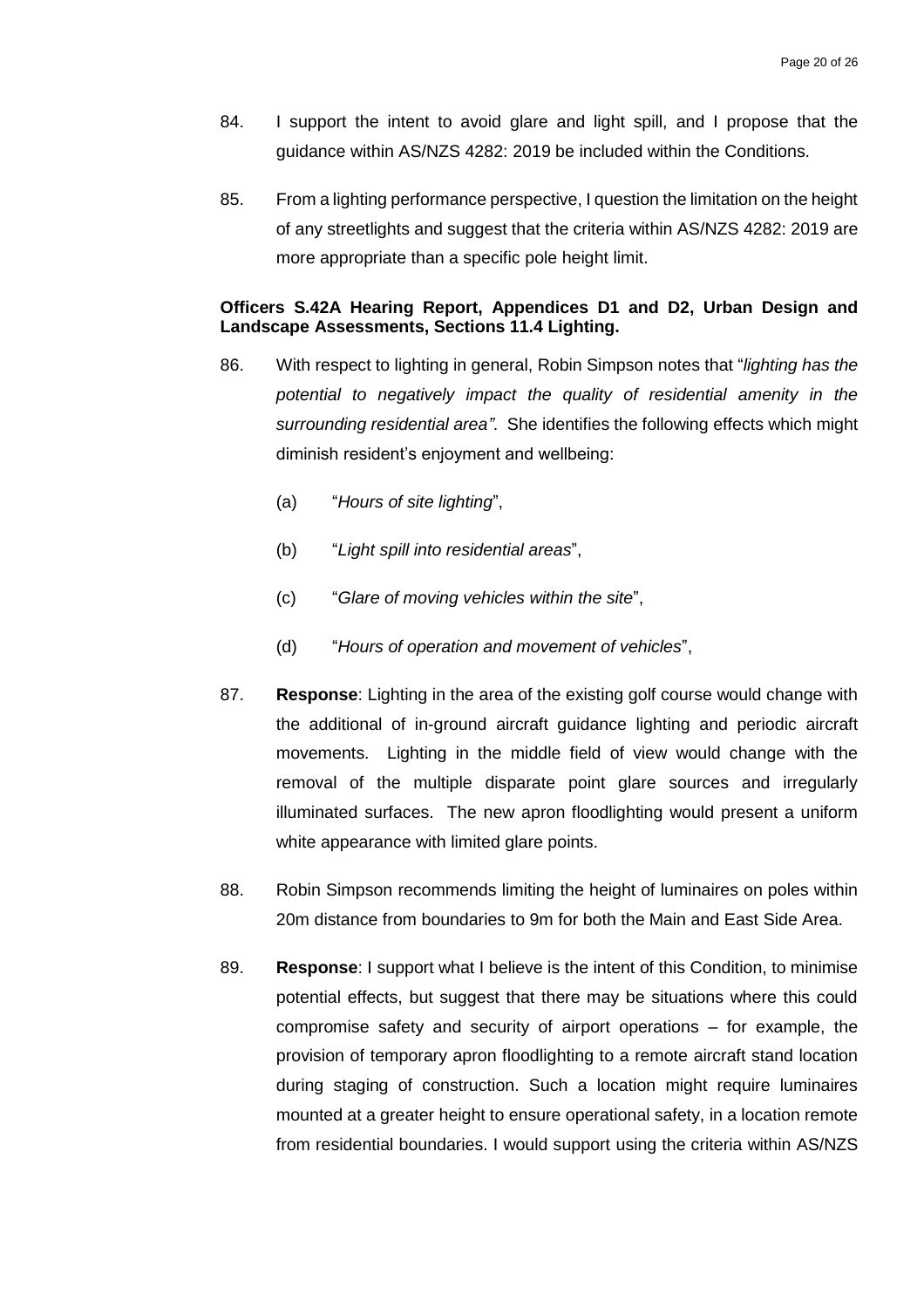4282: 2019 for managing potential effects rather than a specific limitation on height.

- 90. Robin Simpson assesses varying levels of effects dependent upon the viewing location and the distance to the lighting.
- 91. With respect to both the Main and East Side Area, Robin Simpson notes: "*the impact of lighting from midrange views are moderated by distance and assessed as minor. Tall lights would be visible at night in midrange views at e.g., Wilberforce Road and Wexford Place*".
- 92. Response: I agree that the impact of lighting in midrange views would be moderated by distance and hence assessed as minor. I believe that the tall lights, presumably the apron floodlighting towers, would not be directly visible at night due to their flat-glass orientation. The indirect reflected light effects, whilst visible, would be less obtrusive than the point glare sources from the existing luminaires.
- 93. With respect to the East Side Area, Robin Simpson notes, "*the effects at close range are greater in magnitude due to close range*.
	- (a) "*Low- Moderate negative effect closer to residents because; from west is in background of terminal, extends breadth of industrial lighting; from bunker way adds new ancillary buildings in area of no lighting, part obscured by in-between buildings depending on location".*
	- (b) *"Low- Moderate negative effect from distant views because; extends existing airport lighting, in-between landform and structures obscure majority of hardstand, ancillary buildings visible highlighting need for management of light spill".*
	- (c) *"Low negative effect of streetlighting from new Airport Access Road from distant views– in-between landform and structures obscures from some locations, in others these are distant".*
	- (d) *"Low- Moderate negative effect of movement of cars due to proximity – adds moving lights in area of no lighting on golf course, change from dark area to lit surfaces, in area of no lighting, part obscured by inbetween buildings depending on location reduces effect*."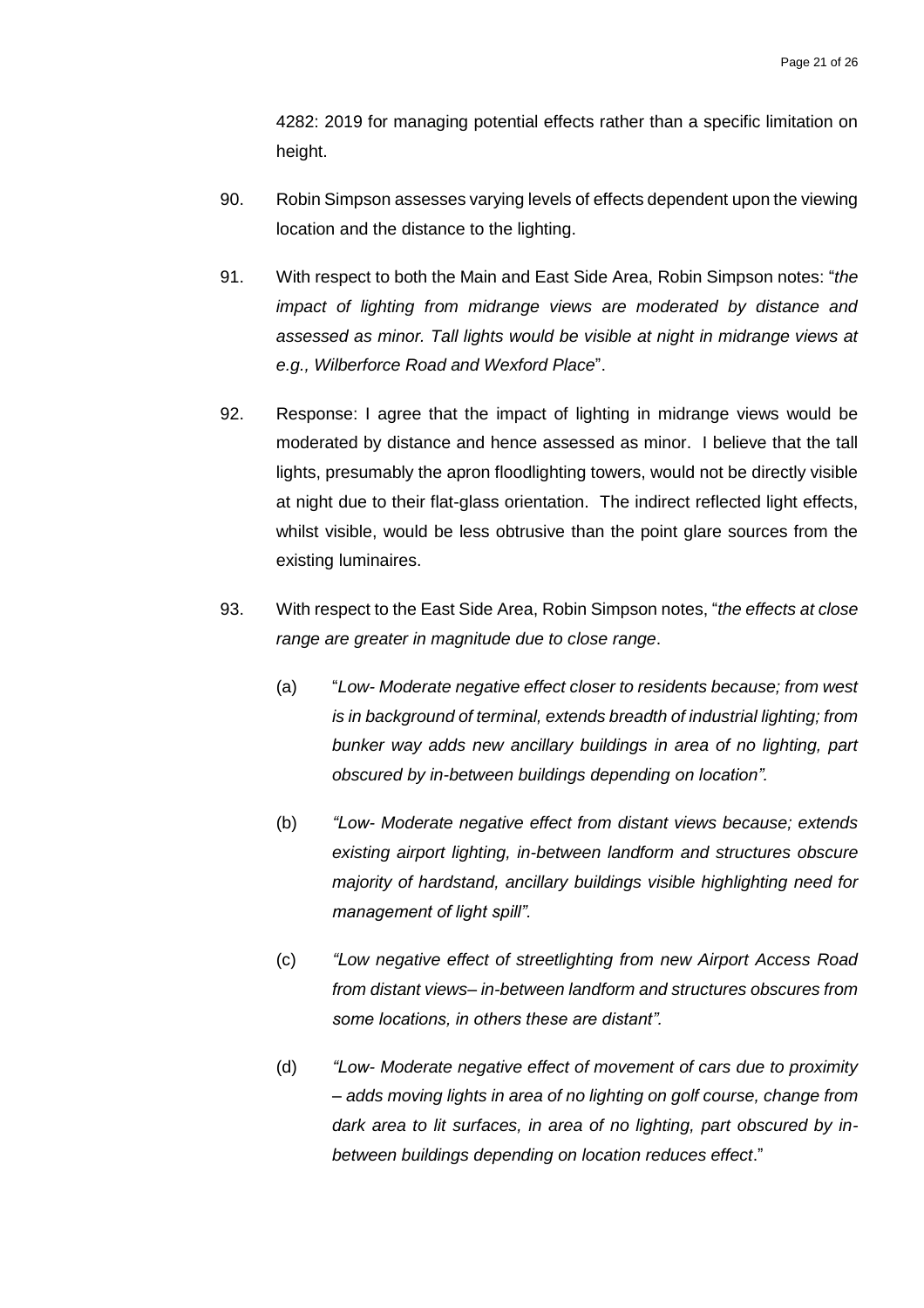- 94. Response: As noted elsewhere in my evidence, light spill would not be an applicable effect given the distance of the luminaires from the residential properties. Direct glare effects from the most intense fixed lighting, apron floodlighting and street lighting, should be non-existent from viewing locations above luminaire height. Light reflected off surfaces should be of more uniform appearance than the existing lighting effects. Point source in-ground lighting in the area of the existing golf course will be remotely visible – the effects of which will be dependent upon the viewing location.
- 95. Robin Simpson's recommendations are:
	- (a) Main and East Side Area: "*Accept condition proposed to limit light level to 8lux at residential windows*".
	- (b) **Response**: I recommend using the limits in AS/NZS 4282: 2019
	- (c) Main and East Side Area: "*Accept condition proposed lighting to extended hardstand to east - to avoid glare and light spill*".
	- (d) **Response**: I recommend using the criteria in AS/NZS 4282: 2019
	- (e) Main Area: "*Lighting of ancillary buildings at residential edges and South Coast – to be managed through ancillary buildings design guide*".
	- (f) **Response**: I believe that effects could be appropriately managed using the limits in AS/NZS 4282: 2019.
	- (g) Main Area: "*Luminaires on buildings and poles limited in height to 9m within 20m distance of residential and South Coast boundaries*".
	- (h) **Response**: As noted previously, I would generally support an effectsbased approach for managing potential effects rather than a specific limitation on height. I note that in this particular recommendation, the limitation is proposed with respect to residential and south coast boundaries which would be acceptable.
	- (i) Main Area: "*Streetlighting on new Airport Road – to be limited in height to 9m and meet District Plan requirements*".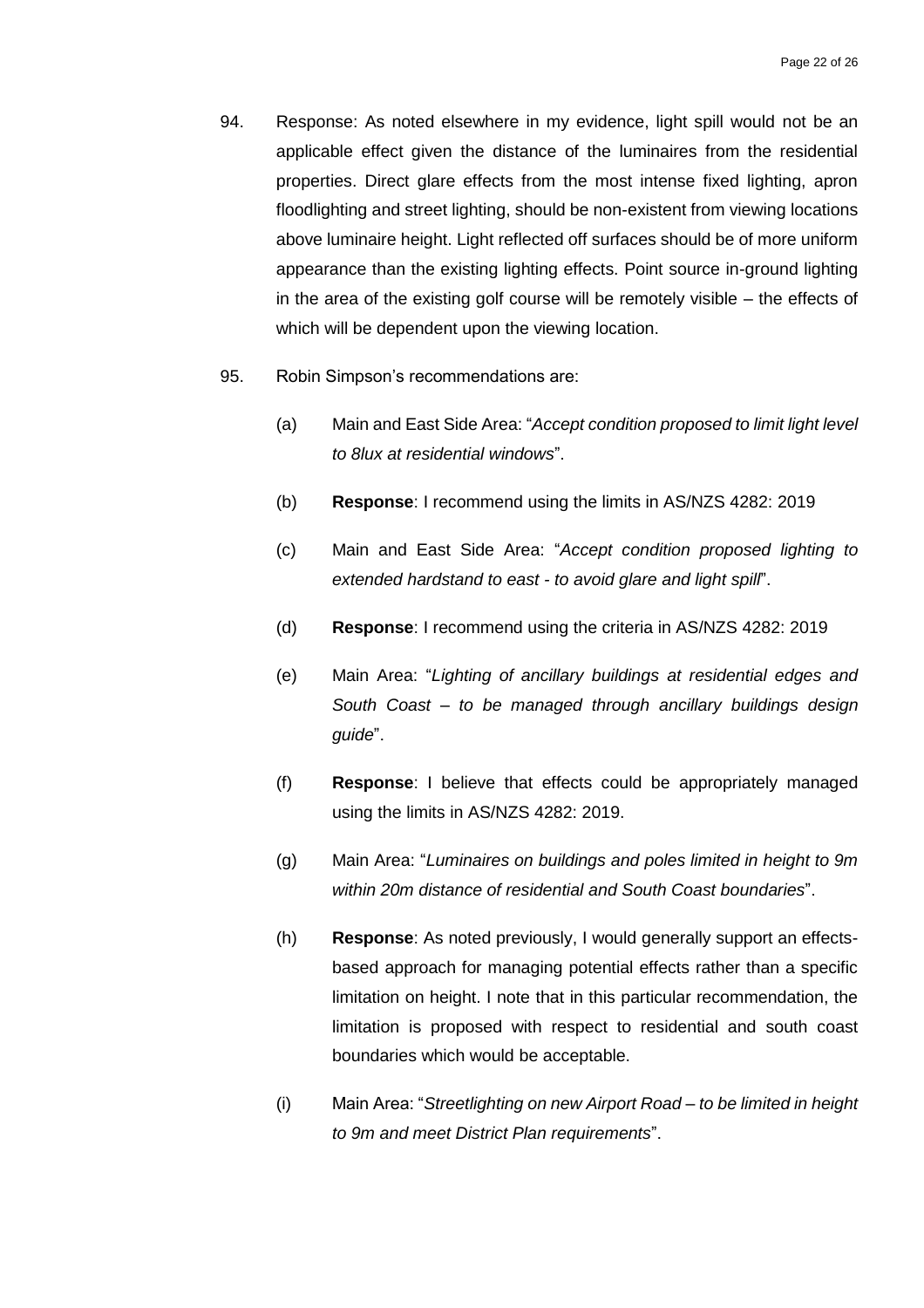- (j) **Response**: As noted previously, I would support an effects-based approach for managing potential effects rather than a specific limitation on height, i.e. using the criteria in AS/NZS 4282: 2019
- (k) East Side Area: "*Streetlighting on new Airport Road – poles to be limited in height to 8m, avoid glare and meet District Plan expectations, consider temperature* ".
- (l) **Response**: As noted previously, I would support an effects-based approach for managing potential effects rather than a specific limitation on height i.e. the criteria in AS/NZS 4282: 2019. I note that the proposed limiting height is 8m rather than 9m mention elsewhere in the report – I suspect this is a typo. With reference to "*consider temperature"* Robin Simpson does not specify what this relates to however I suspect it might relate to the colour temperature of the LED lamps, with 3000 kelvin (warm white appearance) lamps being considered in suburban environments compared to the more common 4000 kelvin (cool white appearance) lamps. Either lamp would be acceptable however I note that 3000 kelvin lamps produce less light in the blue end of the spectrum which is beneficial to night sky observations. I do not recommend any conditions relating to lamp colour temperature.
- (m) East Side Area: "*Boundary of airside lighting, limit height of luminaires to 9m to reduce light spill*".
- (n) **Response**: As noted previously, I would support an effects-based approach for managing potential effects rather than a specific limitation on height, , i.e. using the criteria in AS/NZS 4282: 2019

#### **Officers S.42A Hearing Report, Appendices D1 and D2, Urban Design and Landscape Assessments, Sections 11.5 Signage.**

- 96. Robin Simpson comments on lighting associated with LED and / or changing signs, noting that "*flashing or fast changing signs are considered alien to the residential environment and unacceptable*" (Main Site).
- 97. For both the Main Site and the East Side Area Robin Simpson notes that additional conditions are required for: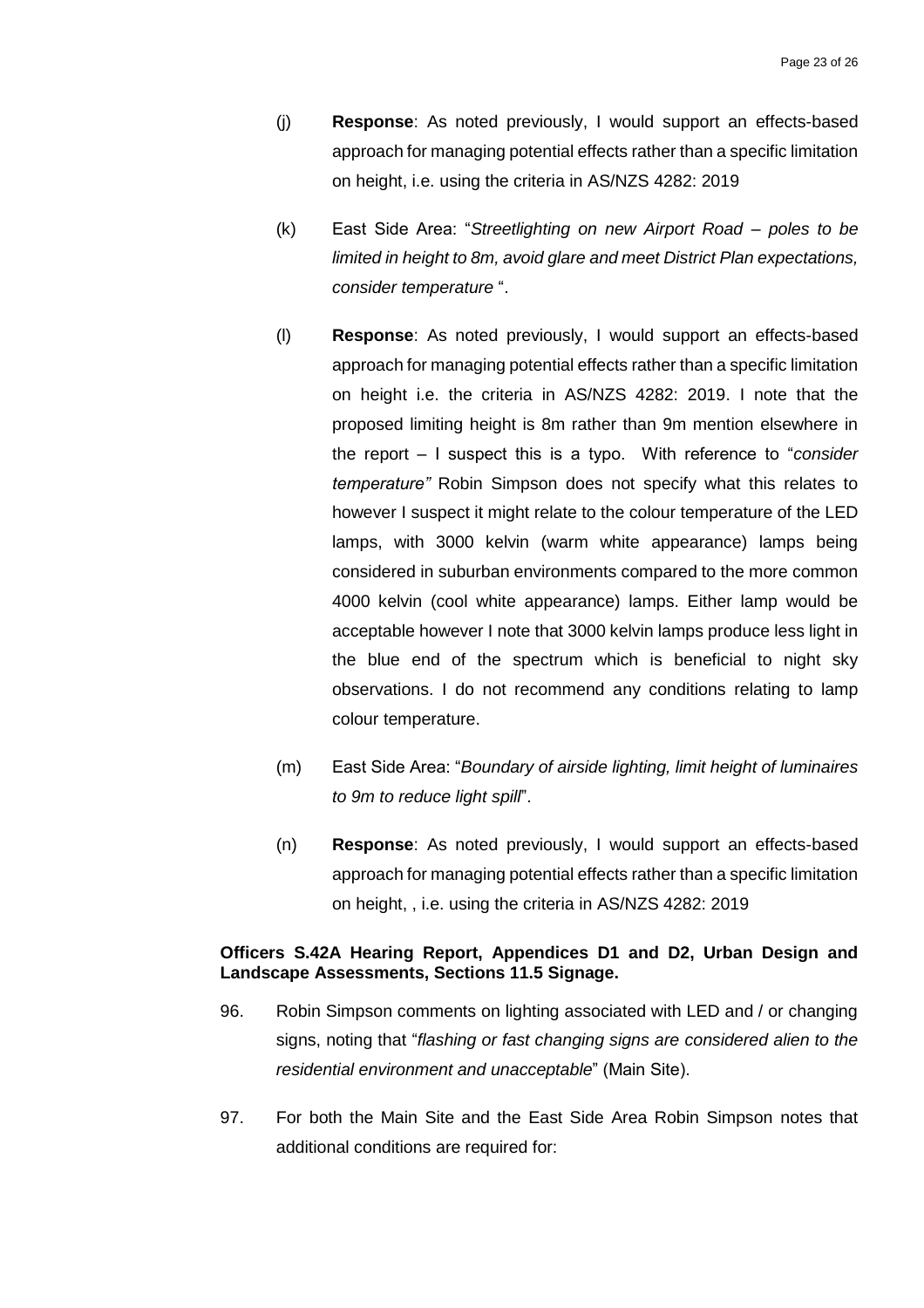- (a) LED signs required to be changeable with a period of adjustment for brightness.
- (b) Changeable signs rotational change can command attention like flashing and requires restriction on use.
- 98. **Response**: I agree with the comment about flashing or fast changing signs and support the recommendations for Condition with respect to LED sign brightness and changeable signs. As noted elsewhere in my evidence, I recommend the criteria and limits within AS/NZS 4282: 2019

## <span id="page-25-0"></span>**CONCLUSION**

#### **East Side Area NOR**

- 99. The visual effects from the proposed development of the East Side Area would be quite different to the existing views, with the perception of the effects dependent upon the individual viewpoint and viewer.
- 100. The dark golf course area in the foreground would become permanently illuminated with airfield related lighting and lighting associated with transiting aircraft. The terminal precinct area, which is presently populated with multiple disparate glare sources and irregularly illuminated surfaces, would be replaced by a cool white uniform lighting effect. The lighting would be seen against the backdrop of internally illuminated terminal and carpark buildings and the apron floodlighting for the western apron.
- 101. The WDP Rules limiting the amount of spill light to residential zoned sites will be easily complied with given the distance between the properties and the lights.
- 102. Two key lighting effect characteristics are not addressed by the WDP Rules namely glare and sky glow. These are addressed within AS/NZs 4282: 2019 "*Control of the obtrusive effects of outdoor lighting*" which, whilst excluding airfield lighting, provides a common basis for assessing the likely effects of outdoor lighting.
- 103. It is expected that lighting within the ESA will comply with the glare limitations specified in AS/NZS 4282: 2019, with the possible exception of the indirect effects from aircraft taxi lights – noting that these are not covered by the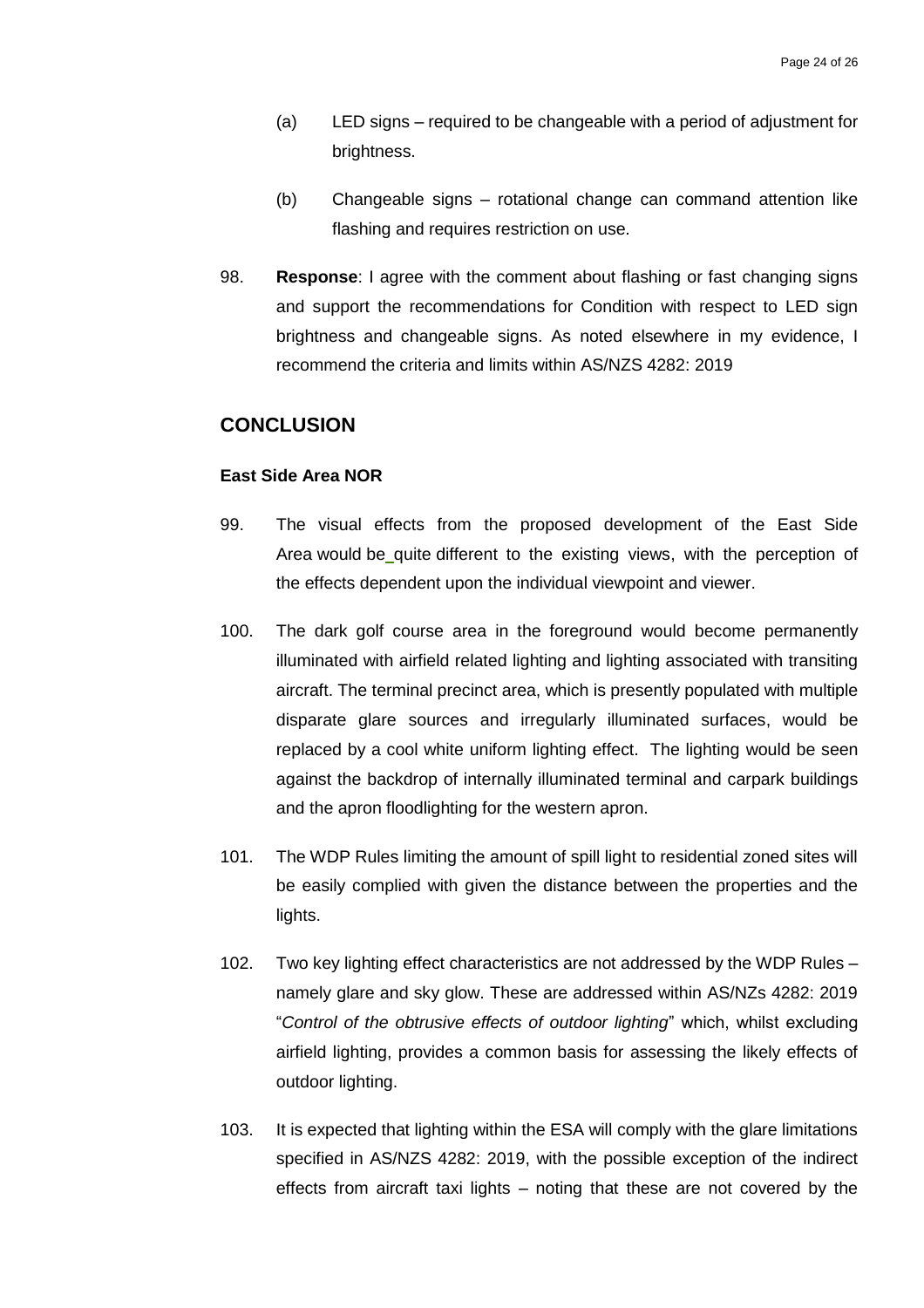Standard and would not be operating during the curfew period of 10:00pm to 7:00am.

- 104. Indirect sky glow effects may occur where light is reflected off the ground, other surfaces, and atmospheric particles. The effects would be acceptable – being minimised by using flat-glass luminaire orientation.
- 105. Changing image signs may be seen as obtrusive however the limits on brightness and image duration in AS/NZS 4282: 2019 should appropriately mitigate potential effects.
- 106. From a visual perception perspective, Frank Boffa notes (Appendix D, F Boffa Response, Visual Effects of Designation Outcomes Section 6.6) that, "*while the terminal and apron extension lighting will be visible, it will be less visible and obtrusive than the existing airport lighting overall. In terms of mitigation, the use of LED lighting throughout the apron area would contribute to a meaningful reduction in night light effects*". I support this statement from the perspective of directly viewable lamp sources however, indirect lighting effects (reflection off the apron, aircraft, etc) will be a greater than those which presently exist – albeit more uniform in appearance.
- 107. The impact the lighting has upon the local environs will depend upon the viewing location and the perspective of the viewer. The limits on spill light, glare, and sky glow within AS/NZS 4282: 2019 would form a reasonable basis for managing potential lighting effects.

## <span id="page-26-0"></span>**MITIGATION**

- 108. It is recommended that the limits proposed in AS/NZS 4282: 2019 "*Control of the obtrusive effects of outdoor lighting*", for Environmental Zone A4, would form an appropriate basis for managing lighting effects - balancing the needs of an operational airport with those of adjacent residents.
- 109. Apron floodlighting and roadway lighting luminaires should be installed with zero upward tilt (flat glass orientation) to minimise the effects of direct glare and sky glow.
- 110. Aerodrome specific lighting and illuminated signs (i.e. taxiway lighting, stand guidance signage, lead-in lighting, etc) should be excluded from the Rules –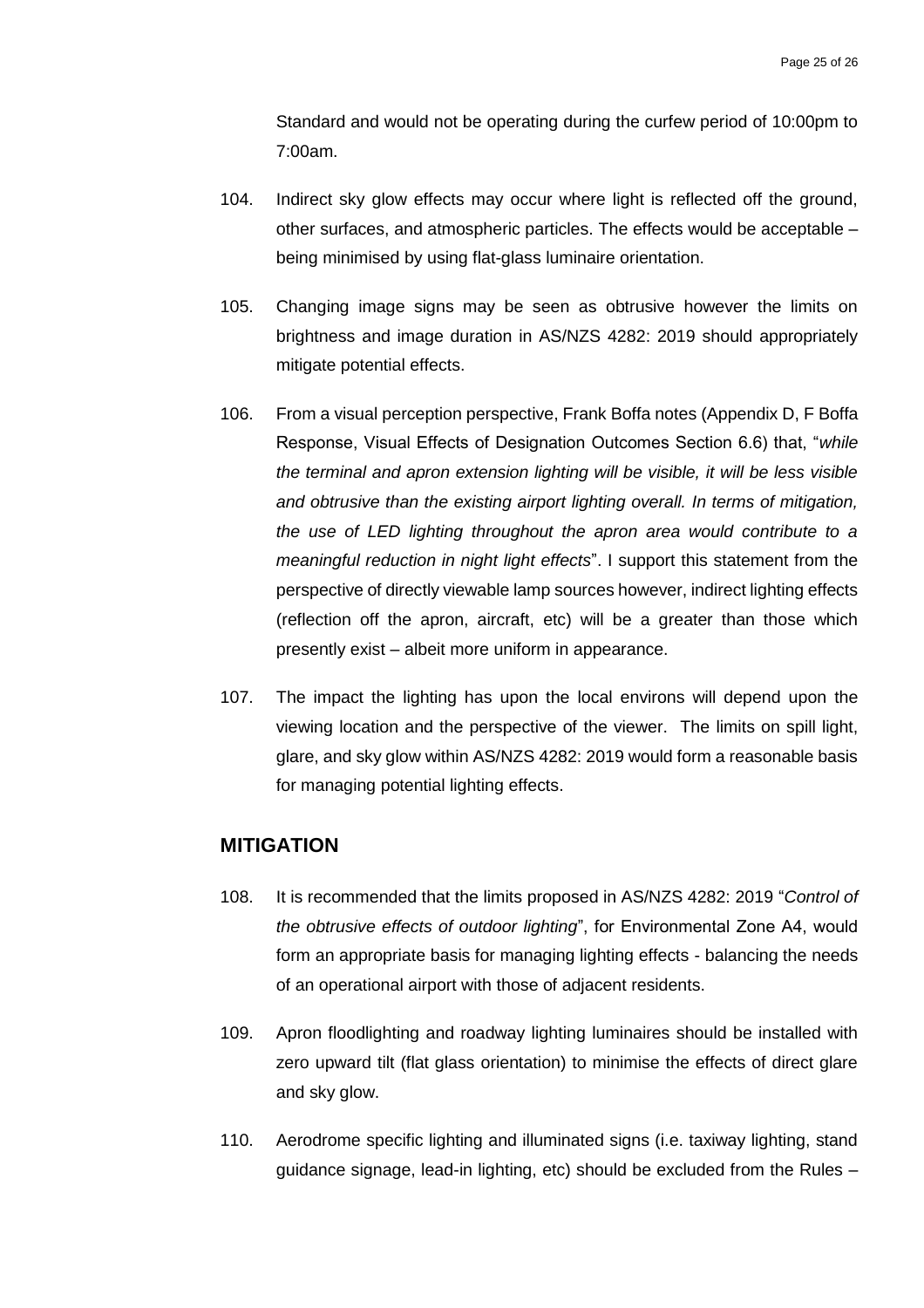noting that these would be designed to meet the requirements of CAA NZ Advisory Circular AC 139 or other subsequent documents.

- 111. Any signage should be designed to meet the requirements of AS/NZS 4282: 2019.
- 112. Any Conditions should not compromise the safe operations of the airport.

Afkead

\_\_\_\_\_\_\_\_\_\_\_\_\_\_\_\_\_\_\_\_\_\_\_\_\_\_

**Andrew Read** 05 May 2021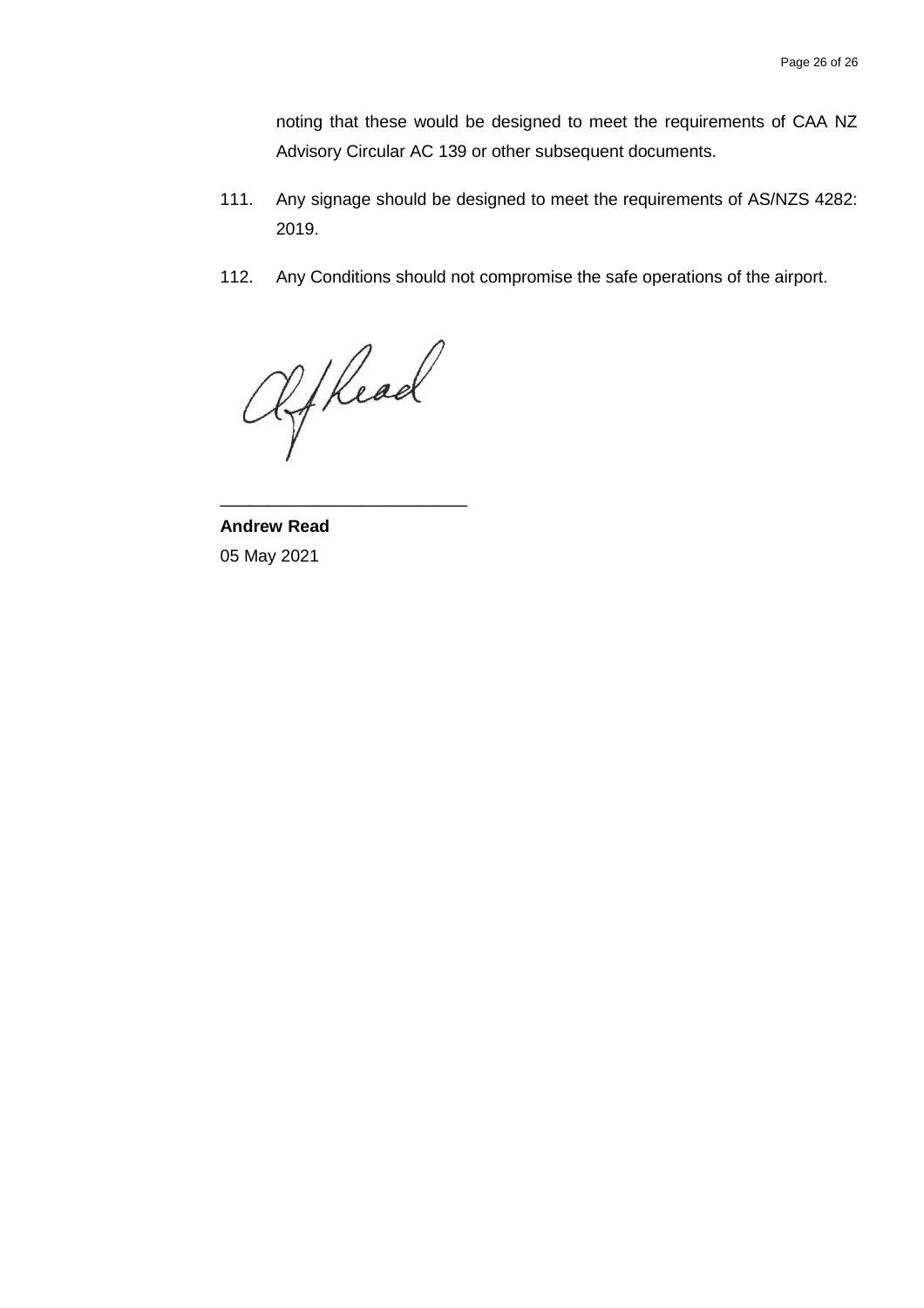# <span id="page-28-0"></span>**APPENDIX A**

# 1. **Definitions:**

- 2. The key terms used to describe the lighting effects associated with the NORs are spill light, glare, and sky glow.
- 3. Australian / New Zealand Standard 4282:2019 "*Control of the obtrusive effects of outdoor lighting"* has the following definitions for these terms:
	- (a) Spill Light: "*Light emitted by a lighting installation that falls outside of the design area. Spill light may or may not be obtrusive depending on what it affects".*
	- (b) Glare: '*Condition of vision in which there is a discomfort or a reduction in ability to see, or both, caused by an unsuitable distribution or range of luminance, or to extreme contrasts in the field of vision.*
		- (i) *Disability Glare: Glare that impairs the visibility of objects without necessarily causing discomfort"*
		- (ii) *Discomfort Glare: Glare that causes discomfort without necessarily impairing the visibility of objects"*
		- (iii) *Note: Both disability and discomfort glare may be present concurrently*."
	- (c) Sky Glow: "*The brightening of the night sky that results from radiation (visible and non-visible), scattered from the constituents of the atmosphere (gaseous, molecules, aerosols and particulate matter), in the direction of observation. It comprises two separate components as follows:*
		- *(i) Natural sky glow: That part of the sky glow that is attributable to radiation from celestial sources and luminescent processes in Earth's upper atmosphere.*
		- *(ii) Artificial sky glow: That part of the sky glow that is attributable to man-made sources of radiation (e.g. outdoor lighting),*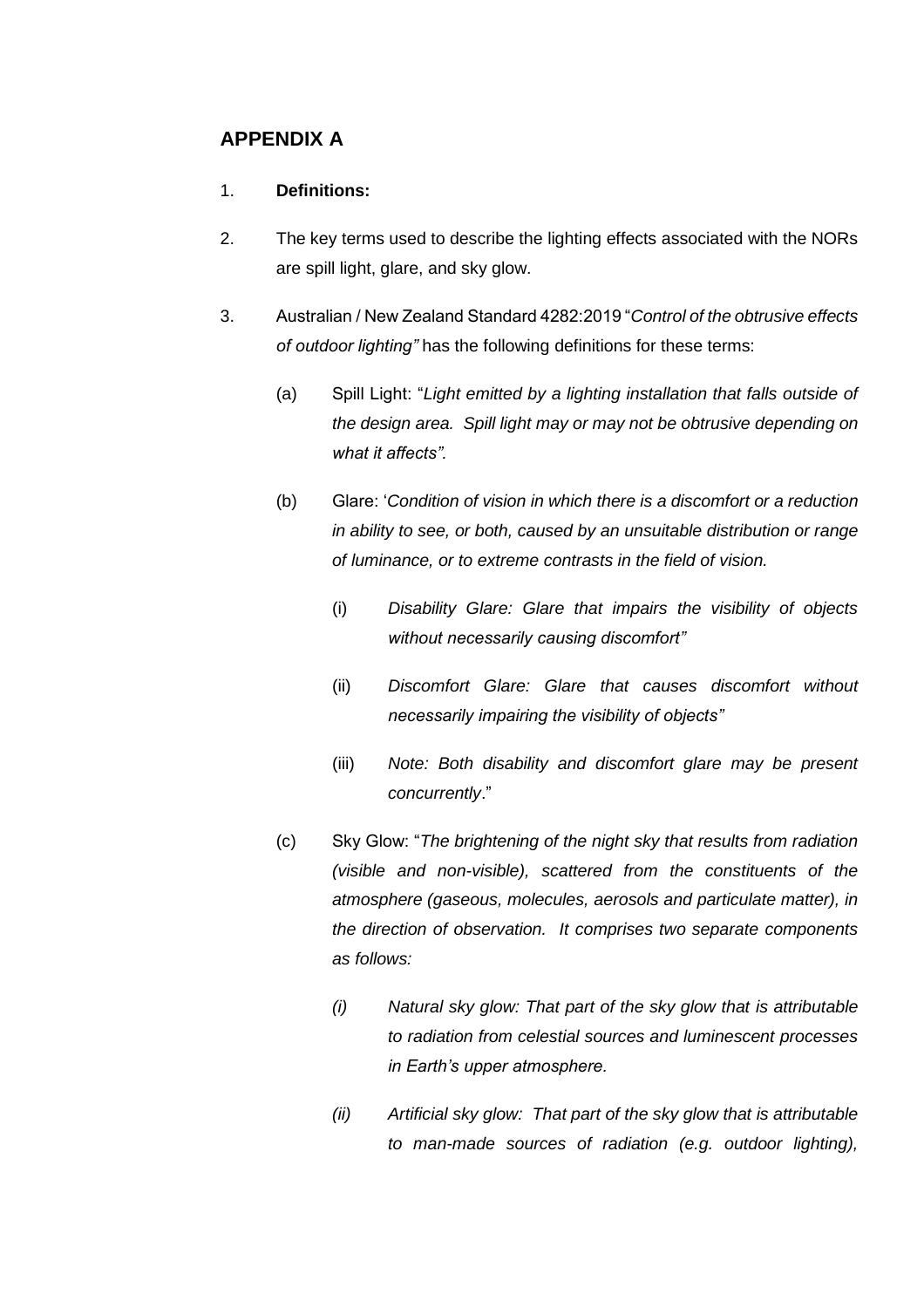*including radiation that is emitted above the horizontal and radiation that is reflected from the surface of the earth."*

- 4. In addition to the above, the following definition is used to measure disability glare:
	- (a) Threshold Increment (TI): "*The measure of disability glare expressed as the percentage increase in contrast required between an object and its background for it to be seen equally well with a source of glare present.*

*Note: Higher values of TI correspond to greater disability glare.*"

#### 5. **Wellington District Plan:**

- 6. The existing Wellington District Plan, **Airport Precinct Rules** includes the following Rules for Lighting (Rule 11.1.1.6)
	- (a) 11.1.1.6.1: "*Any non-aviation activity which requires the lighting of outdoor areas must ensure that direct or indirect illumination does not exceed 8 lux at the windows of residential buildings in any nearby Residential Area.",* and
	- (b) 11.1.1.6.2: "*Subject to rule 11.1.1.6.1 any development which includes pedestrian routes and carparks available for public use during the hours of darkness must be lit at a minimum of 10 lux measured in accordance with [AS/NZS1158.3.1:2005] PC57 and amendments*."

*[The lighting rules are designed to ensure that areas or sites available for public use are adequately lit to keep people safe, and that where sites on the periphery of the Airport areas are illuminated, the amenities of nearby residents are reasonably protected.] PC57*

In all cases the Council will seek to ensure that the adverse effects of *glare from lighting sources are avoided, remedied or mitigated.*

- 7. The existing Wellington District Plan, **Golf Course Recreation Area Rules** includes the following Rules for Lighting (Rule 11.5.1.5)
	- (a) 11.5.1.5.1: "*Any activity which requires the lighting of outdoor areas must ensure that direct or indirect illumination does not exceed 8 lux*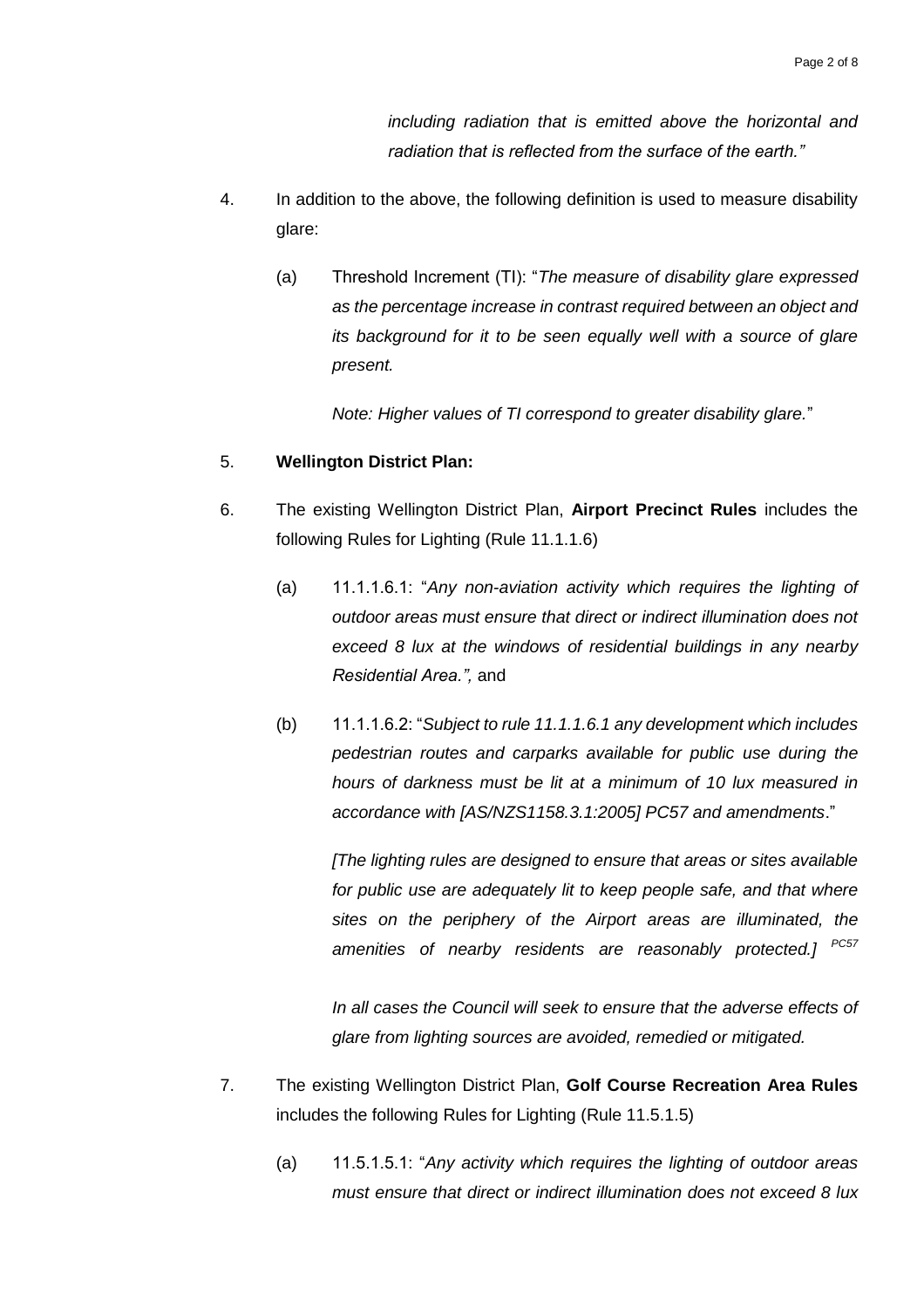*at the windows of residential buildings in any nearby Residential Area.",* and

(b) 11.5.1.5.2: "*Subject to rule 11.5.1.5.1 any development which includes pedestrian routes and carparks available for public use during the hours of darkness must be lit at a minimum of 10 lux measured in accordance with NZS CP22:1962 and amendments*."

*In all cases the Council will seek to ensure that the adverse effects of glare from lighting sources are avoided, remedied or mitigated.*

#### 8. **AS/NZS 4282: 2019: "***Control of the obtrusive effects of outdoor lighting"*

- 9. In addition to the Wellington District Plan Rules, Wellington City Council requested (in its request for further information dated 17 July 2020) that the proposed lighting be reviewed from the perspective of AS/NZS 4282:2019 "*Control of the obtrusive effects of outdoor lighting"*.
- 10. The objective of the Standard is to provide a common basis for assessment of the likely effects of developments that involve the provision of outdoor lighting. The Standard also includes recommendations for the siting and aiming of floodlights.
- 11. It should be noted that the Standard only considers the effects of outdoor lighting. It does not specifically address the effects of indoor lighting on the external environment i.e. the effects from lighting within the Terminal Building and/or carpark buildings – noting that these will form a background against which the outdoor lighting will be seen. Frank Boffa's report, Visual Effects of Designation Outcomes (paragraphs 6.3 to 6.7), refers to the appearance of the Terminal Building at night and to some of the mitigations that could be put in place to reduce effects.
- 12. It should also be noted that lighting for aviation safety does not fall with the scope of the Standard. However, the Standard is an appropriate basis for assessing lighting effects.
- 13. AS/NZS 4282 2019, Section 2.4.1 "Effects on Residents" outlines the specific effects that need to be considered with respect to residents: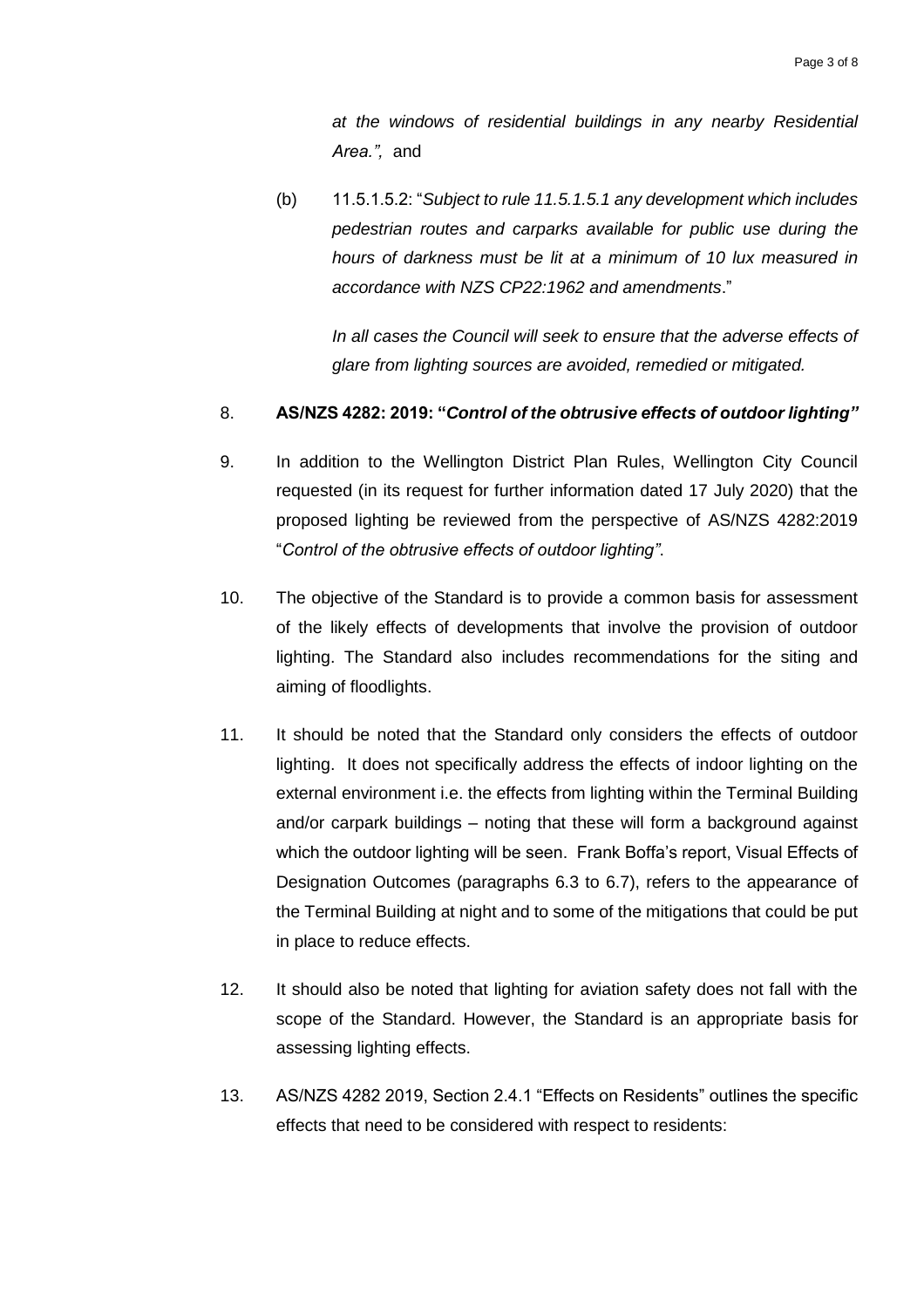#### *"2.4.1 Effects on residents*

*Effects on residents generally involve a perceived reduction of amenity arising from light technical factors such as the following:* 

- (a) *The illumination from spill light being obtrusive, particularly where the light enters habitable rooms. The illuminance on surfaces, particularly vertical surfaces, is an indicator of this effect.*
- (b) *The direct view of bright luminaires from normal viewing directions causing annoyance, distraction or even discomfort. The luminous intensity of a luminaire, in a nominated direction, is an indicator of this effect.*
- (c) *Changes in luminance in the peripheral vision due to effects such as variable content in signage or trees moving across bright lights.*

*The tolerable levels of each of these light technical parameters will be influenced by the ambient lighting existing in the environment where the light technical parameters are being calculated."*

*(Note: "Bolding" of text added in this document)*

14. Where "obtrusive" light is defined as follows:

#### *"1.4.9 Obtrusive light*

*Light that, because of quantitative, directional or spectral attributes in a given context, gives rise to excessive annoyance, discomfort, distraction or a reduction in the ability to see essential information."*

- 15. AS/NZS 4282: 2019 uses various Light Technical Parameters (LTP) to assess potential lighting effects. Different limits for the parameters are applied based upon the ambient light conditions. These ambient conditions are set for various environmental zones. The two potentially applicable environmental zones for the airport and their associated technical parameters are as follows:
	- (a) **Environmental Zone A3 and A4:** (AS/NZS 4282: 2019 Table 3.1 "Environmental Zones")
		- (i) Zone A3 is described as "Medium district brightness" with examples: "Suburban areas in towns and cities".
		- (ii) Zone 4 is described as "High district brightness" with examples: "Town and city centres and other commercial areas. Residential areas abutting commercial areas". (Note: Recreational areas are not considered commercial)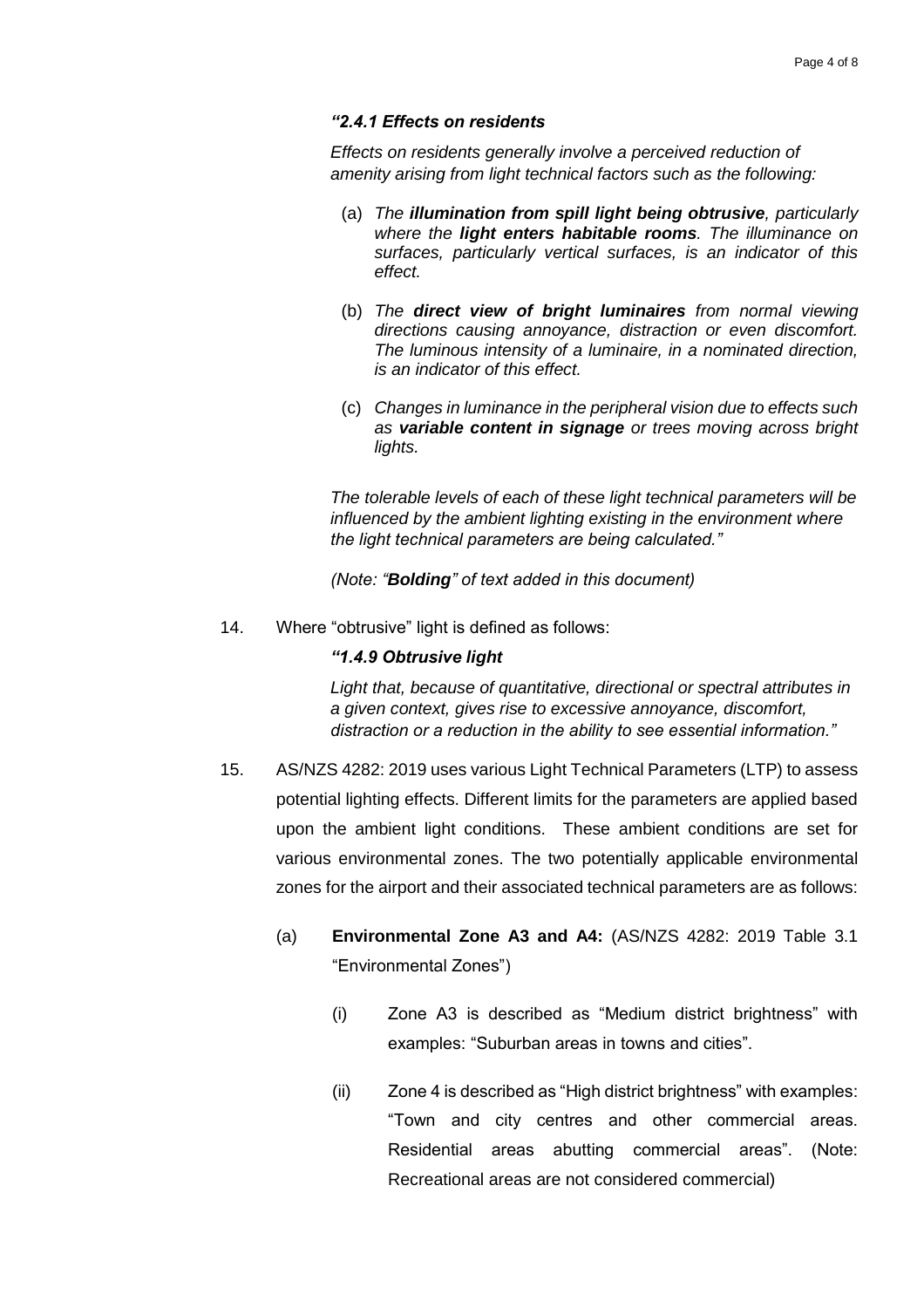- (b) **LTP Vertical Illuminance (Ev):** Illuminance (measured in lux) is the total luminous flux (measured in Lumens) incident on a surface, per unit area. Vertical illuminance relates to a vertical surface. The maximum non-curfew limits are 10 lux (for Zone A3) and 25 lux (for Zone A4) and maximum curfew limits are 5 lux (for Zone A3) and 1 lux (for Zone A4). AS/NZS 4282: 2019 accepts that a higher level of light may be less obtrusive in the early hours of the evening when there is more activity and the majority of people are awake. For later times (in the curfew period) lower limits are applied. Unless otherwise specified by the controlling authority, the curfew period is taken as between 11:00pm and 06:00am.
- (c) **LTP Luminous Intensity (I):** Luminous intensity of a light source is the emitted luminous flux per unit solid angle – stated simply it is its brightness in a given direction.
- (d) **LTP Threshold Increment (TI):** "*The measure of disability glare expressed as the percentage increase in contrast required between an object and its background for it to be seen equally well with a source of glare present. Note: Higher values of TI correspond to greater disability glare*." (Definition from AS/NZS 4282: 2019)
- (e) **LTP Upward Light Ratio (ULR):** "*The proportion of flux of a luminaire and / or installation that is emitted, at and above the horizontal, excluding reflected light, when the luminaire(s) is/are mounted in its installed position(s). ULR = upward flux/total flux from the luminaire."* (Definition from AS/NZS 4282: 2019)

#### 16. **Civil Aviation Authority Lighting Requirements**

- 17. The requirements for lighting within the airfield's operational areas is defined within the Civil Aviation Authority of New Zealand's (CAA NZ) Civil Aviation Rules, Part 139 Appendix E3 "*Lights*" and CAA NZ Advisory Circular AC139- 6 Section 5.3 "*Lights*".
- 18. Generally, the lighting consists of aircraft guidance lights and apron floodlights.
- 19. The aircraft guidance lights would include: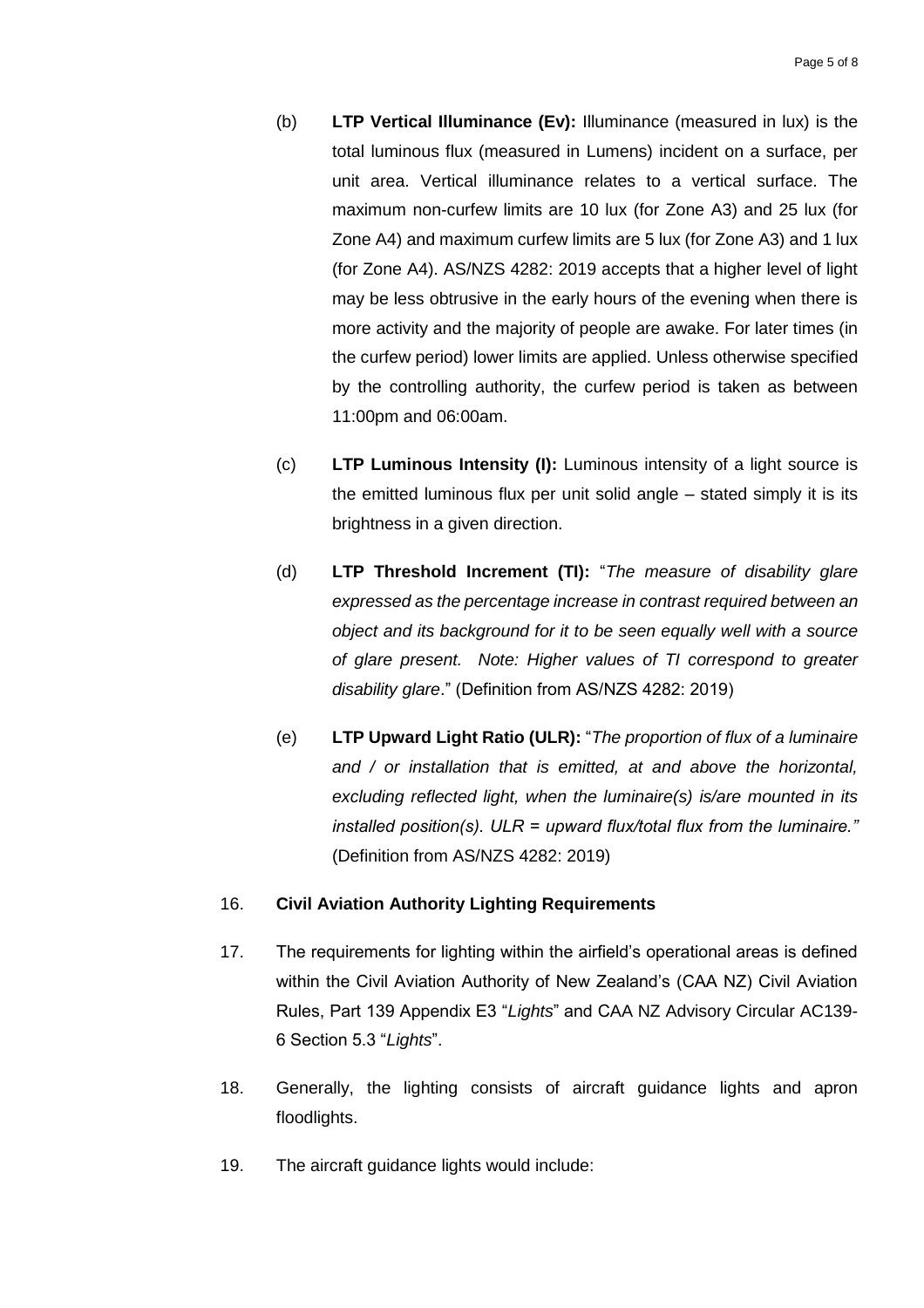- (a) Taxiway Lighting: Green centreline or blue edge in-ground lighting for the full length of all taxiways, transitioning to in-ground lead-in lights nearer the aircraft stand locations adjacent to the terminal.
- (b) Aircraft Movement Signs: Internally illuminated ground mounted signs providing guidance to taxiing aircraft.
- (c) Stand Docking Guidance Signs: Electronic display signs providing stand docking information to aircraft.
- 20. The apron floodlighting would be designed to meet various requirements set out in CAA NZ Advisory Circular AC139-6 Section 5.3 "*Lights*", the following aspects of which are relevant in considering the lighting effects:
	- (a) *"5.3.195 Apron floodlights should be located so as to provide adequate illumination on all apron service areas, with a minimum of glare to pilots of aircraft in flight and on the ground, aerodrome and apron controllers, and personnel on the apron*."
	- (b) "*5.3.196 To minimise direct and indirect glare (see Figure 5-27)—*

# *(a) direct light above the horizontal plane should be restricted to a minimum*

*(b) the mounting height of the floodlights should be at least twice the maximum aircraft eye height of pilots of aircraft regularly using the apron area*."

(Note**: "Bolding**" of text added in this document) (Reference: **Error! Reference source not found.** for F igure 5 -27)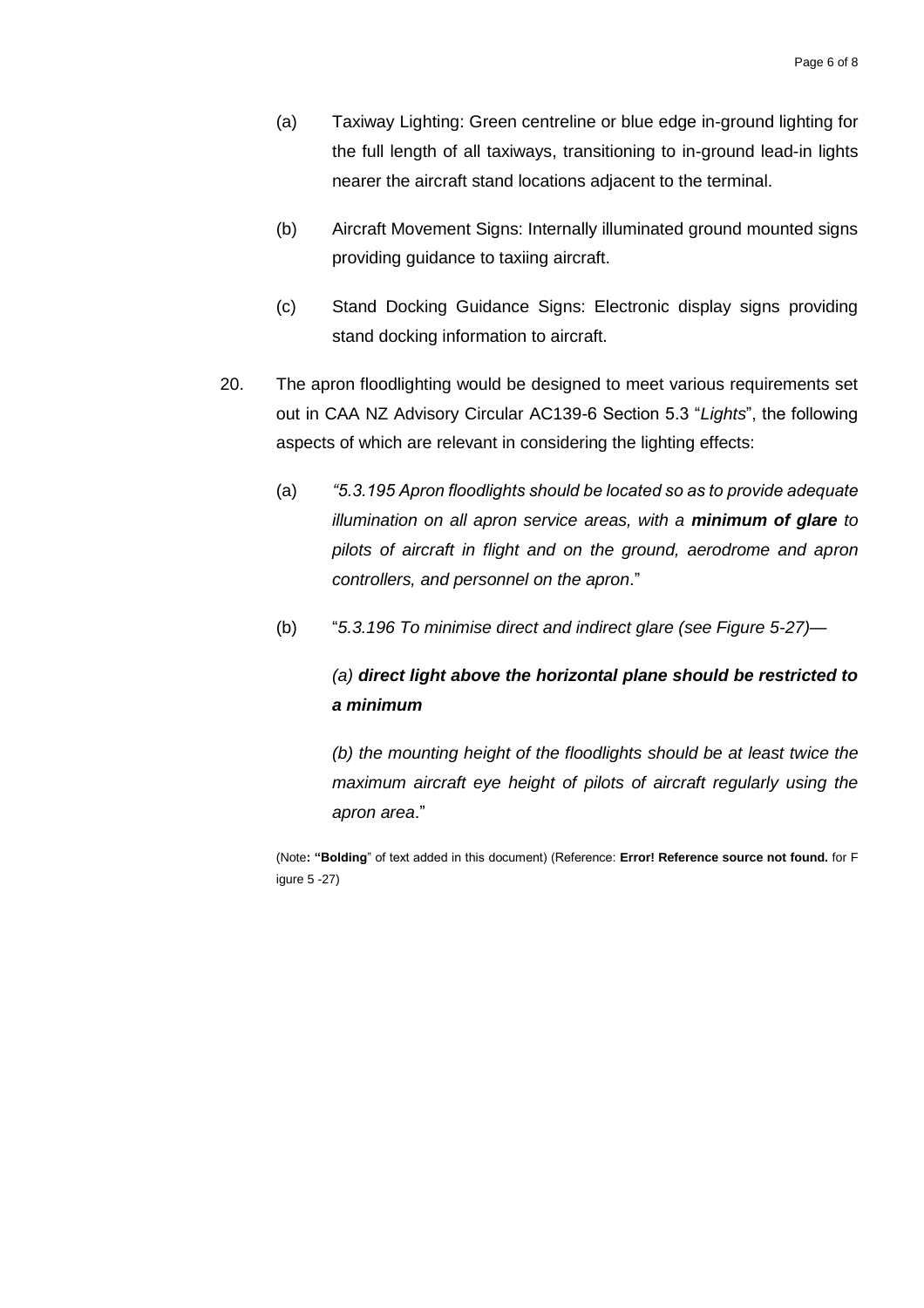

Figure 5-27. Aiming to avoid glare

Figure 6: CAA NZ Advisory Circular AC139-6 Section 5.3 "Lights", Figure 5-27 "Aiming to avoid glare"

21. Whilst **Error! Reference source not found.** shows apron floodlights tilted a bove the horizontal, current practice for apron lighting design is to have luminaires in a "flat glass" orientation to minimise glare.

#### **Aircraft Mounted Lighting**

22. Aircraft moving under their own power, would use; taxiing lights (typically bright white lights – not as bright as landing lights – to illuminate taxiways), anticollision lights (small red flashing light), and navigational lights (green and red lights).